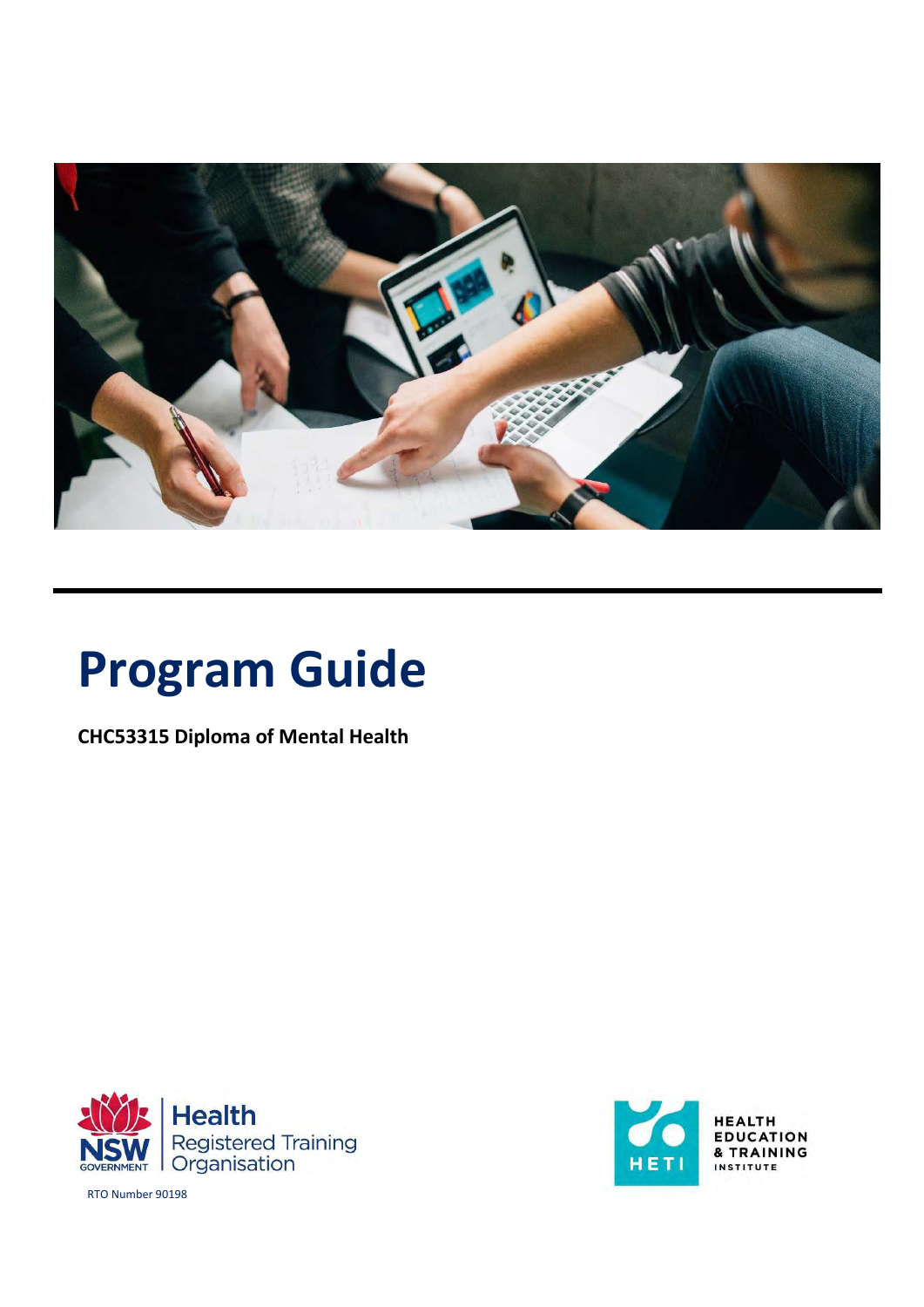© NSW Ministry of Health - v1.0 July 2019, v2.0 August 2020

This work is copyright. It may be reproduced in whole or in part for study training purposes subject to the inclusion of an acknowledgement of the source. It may not be reproduced for commercial usage or sale. Reproduction for purposes other than those indicated above, requires written permission from the NSW Ministry of Health.

V1 Published June 2021 by Centre for Education and Workforce Development, Sydney Local Health District

#### **Delivery Site Address**

Centre for Education and Workforce Development Sydney Local Health District Rozelle Campus Building 301 Cnr Cecily Street & Balmain Road Rozelle NSW 2039

#### **Delivery Site Administration Office:**

Rozelle Campus: (02) 87553555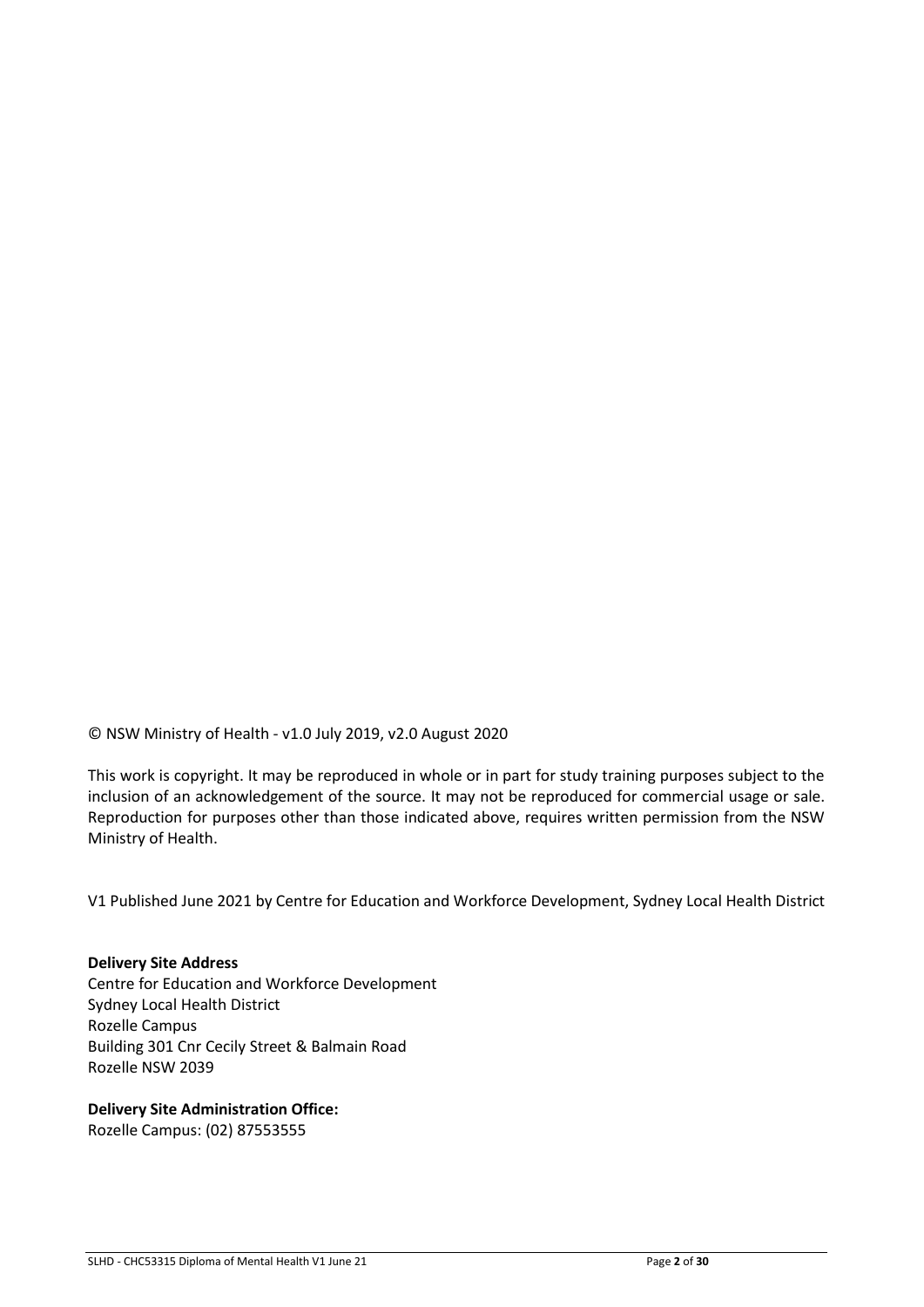# **Table of Contents**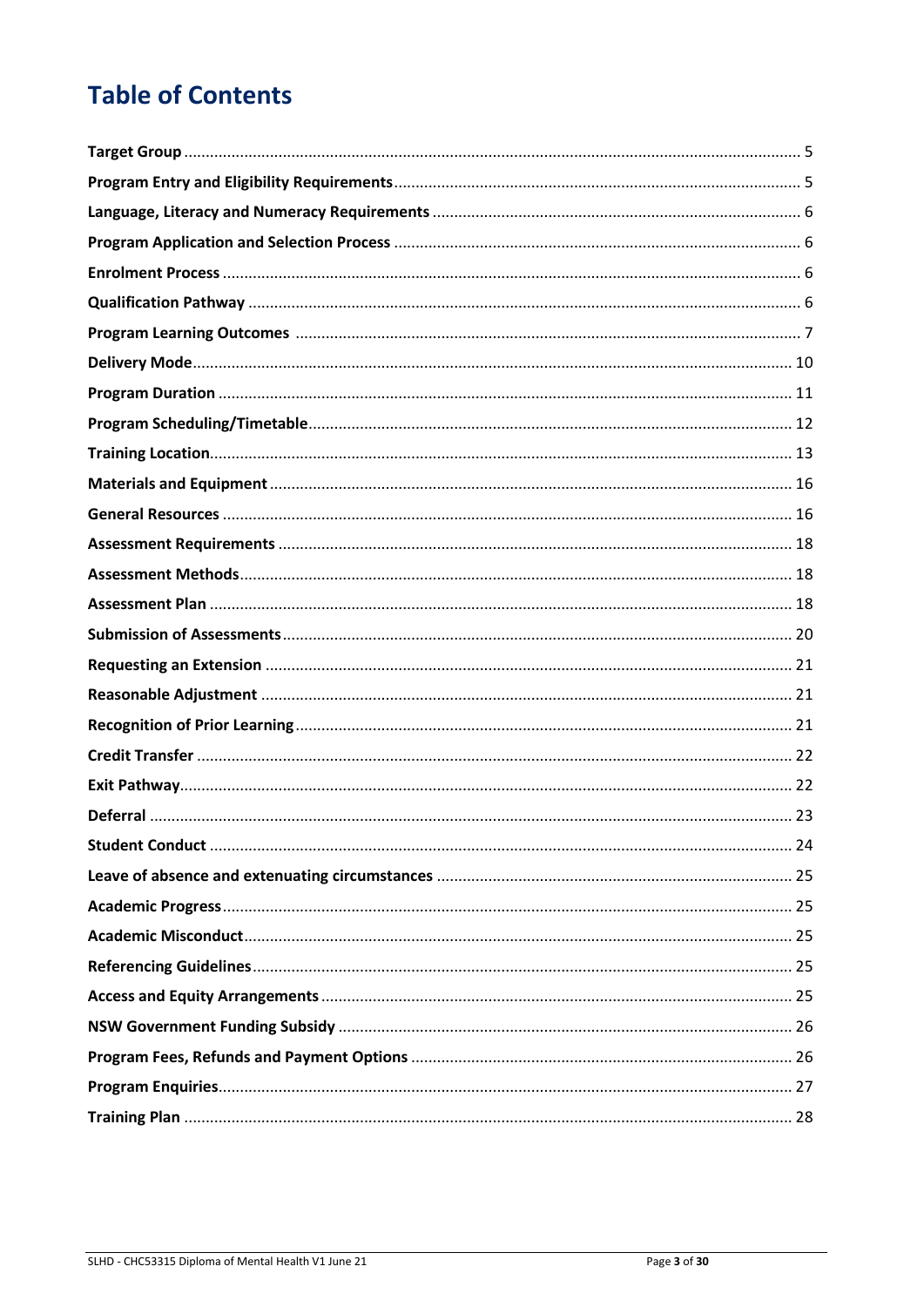#### **Introduction**

Welcome to CHC53315 Diploma of Mental Health program, a partnership between the Centre for Education and Workforce Development (CEWD) and Sydney Local Health District (SLHD) Community Mental Health Services, which will be delivered through NSW Health Registered Training Organisation (RTO) 90198, by SLHD Centre for Education and Workforce Development (CEWD).

The Diploma of Mental Health is a unique, contextualised, nationally recognised qualification developed for SLHD community mental health clinicians with backgrounds in nursing, social work, occupational therapy, psychology and qualified mental health clinicians. This qualification reflects the specialist role of community mental health clinicians, a diverse, autonomous role that requires high-level knowledge, skills and competencies.

The course addresses the global experience-complexity gap by accelerating transition from novice to expert whilst implementing models of care that best partners fewer experienced staff with more novices. This workforce investment future proofs the community mental health specialty with both succession planning and retention strategies.

The course has been developed following a consultative review of SLHD Community Mental Health Services in 2020 which identified a need for a robust, competency- based pathway for clinicians working in community mental health. The course and the Workplace Competency Development Program (WCDP) have been developed in consultation with SLHD community mental health managers and clinicians, SLHD multidisciplinary executive staff, educators at CEWD, and most importantly consumers with consumer and peer work representation at the program management level.

It has been developed in alignment with the SLHD Community Mental Health WCDP that is being implemented across SLHD Community Mental Health Services throughout 2021. This alignment ensures competencies in the work environment meet a regulated, best practice standard and means the WCDP forms part of the assessment for the Diploma of Mental Health. Both Programs are mapped to the National Safety and Quality Health Service (NSQHS) Standards which include new mental health focussed actions.

The Diploma of Mental Health will be delivered over twelve (12) months. Students will need to commit to completing study, assessments and workbooks in work time and their own time.

For further information, prospective students should refer to the NSW Health RTO Student Handbook, which can be found by following this link: [https://www.slhd.nsw.gov.au/services/rto/students\\_policies.html](https://www.slhd.nsw.gov.au/services/rto/students_policies.html)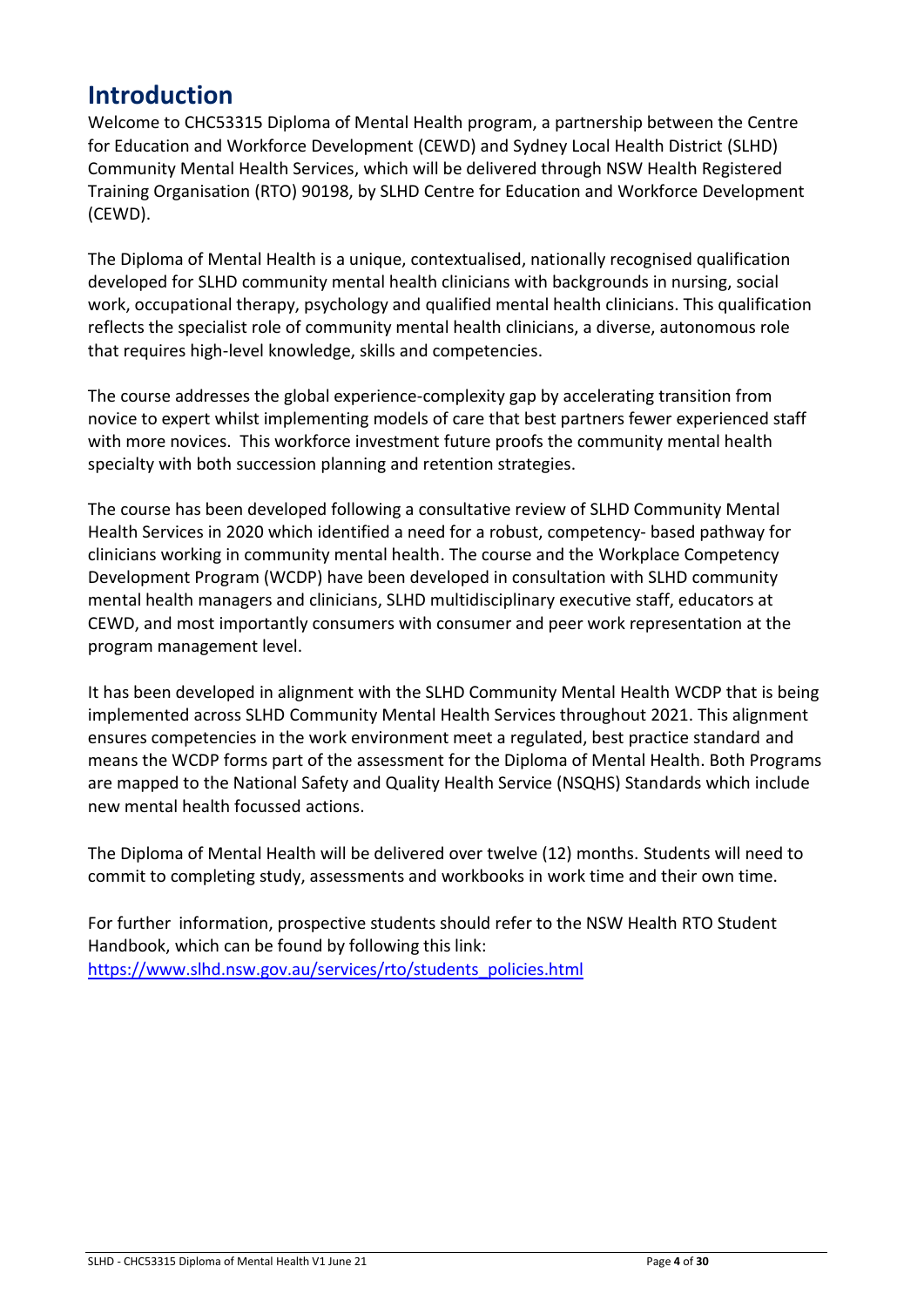### <span id="page-4-0"></span>**Target Group**

The Diploma of Mental Health is targeted at Sydney Local Health District Mental Health Service Community Mental Health employees in the clinical roles of:

- Registered Nurse
- Occupational Therapist
- Social Worker
- Aboriginal Mental Health Clinician
- Clinical Psychologist/ Psychologist

The target group will all hold an undergraduate qualification or equivalent qualification that leads to registration in their discipline. The Diploma of Mental Health will provide recognition of prior learning towards post graduate education.

This course has been developed for SLHD community mental health clinicians to consolidate/develop their skills in implementing best practice models of mental health care. The program consists of two components:

- A mandatory Community Mental Health Workplace Competency Development Program (WCDP) which all novice clinicians in their first to fourth year of community mental health practice are required to complete within the first six (6) months of a novice clinician's employment with SLHD Community Mental Health Service.
- An optional enhancement program which covers the remaining knowledge and skill requirements to qualify for the CHC53315 Diploma of Mental Health

### <span id="page-4-1"></span>**Program Entry and Eligibility Requirements**

Students must meet the following Program entry and eligibility requirements:

- 1. Be working in the SLHD Community Mental Health Service as a:
	- Registered Nurse
	- Occupational Therapist
	- Social Worker
	- Aboriginal Mental Health Clinician
	- Clinical Psychologist/ Psychologist
- 2. Provide community based mental health clinical care
- 3. Have been working in Community Mental Health for at least 1 month
- 4. Ability to commit the required time to attend training, and complete all assessment requirements for this program
- 5. Be able to complete independent study and assessment
- 6. Have completed an undergraduate degree or equivalent requirement for their discipline
- 7. Complete and submit an Expression of Interest (EoI) with approval by the Community Team Leader
- 8. Be able to/or have completed the SLHD Community Mental Health Workplace Competency Development Program (WCDP)
- 9. Engage in regular manager/mentor support
- 10. Attend clinical supervision or other identified self-care arrangements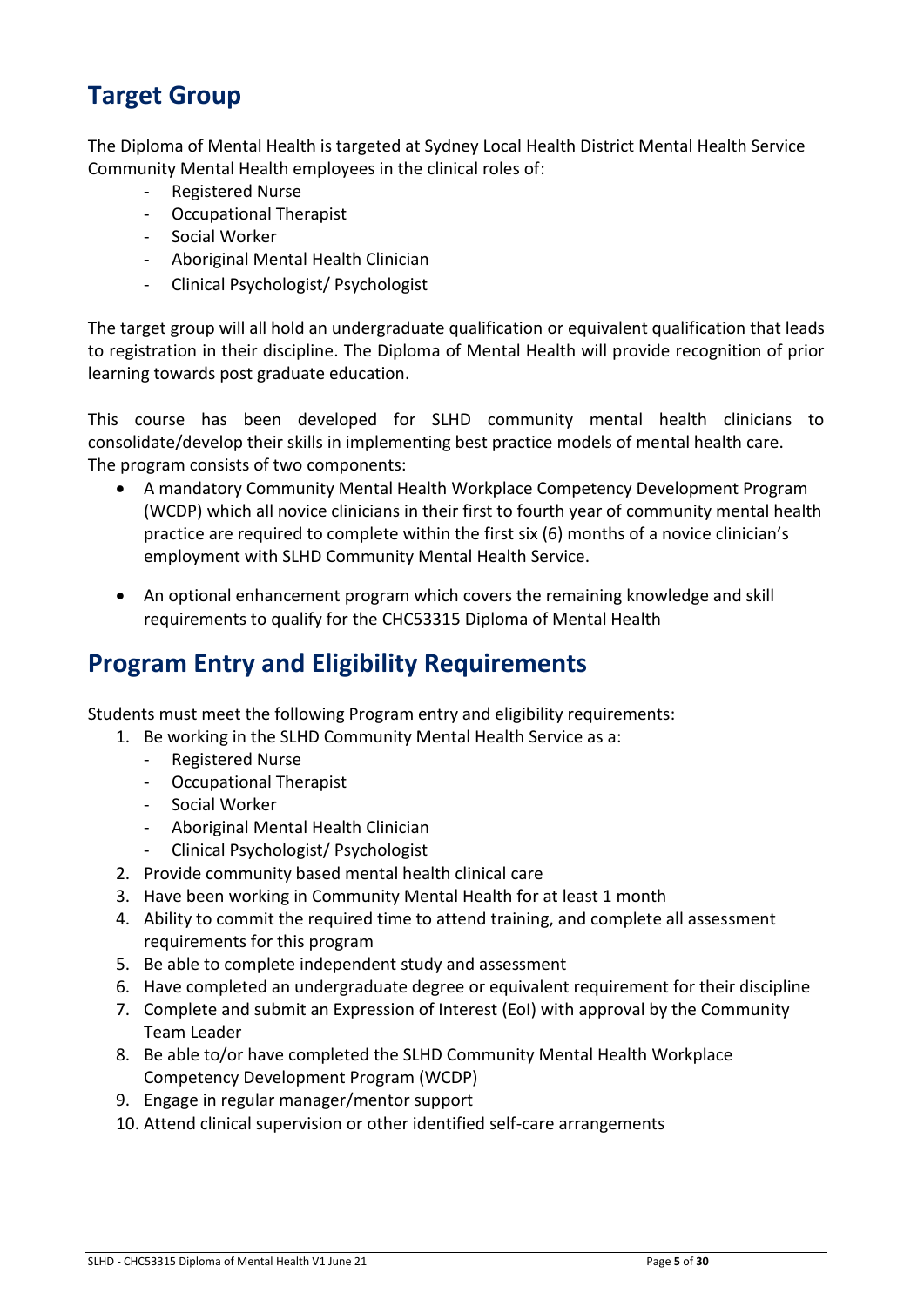#### <span id="page-5-0"></span>**Language, Literacy and Numeracy Requirements**

All NSW Health RTO programs require you to meet minimum English language levels before you enrol. To get the most from your program, you should be able to read online material and textbooks, complete written assignments and conduct research independently. Your study will include online assessments, text-based discussions and collaboration.

Some programs require prospective students to complete an LLN assessment to determine if they have the required LLN skills to participate in the program. Where the student is deemed not to have the required level of LLN skills, NSW Health RTO will plan a program of support to enable the student to develop the required levels of skills prior to enrolling in the program or refer the student to an external provider to develop these skills.

### <span id="page-5-1"></span>**Program Application and Selection Process**

All Expressions of Interest (EoI's) are to be submitted to the applicant's Community Mental Health Team Leader. The EoI's will be assessed and the most suitable applicants will be decided upon by CEWD Course Coordinators and Community Mental Health Team Leaders. If further information is required, an interview may also be conducted. Successful applicants will be advised of acceptance into the program as soon as practicable after the EoI closing date.

#### <span id="page-5-2"></span>**Enrolment Process**

Successful applicants will be required to complete the following NSW Health RTO enrolment requirements before program commencement:

- 1. Unique Student Identifier
- 2. AVETMISS
- 3. RTO Participant Declaration
- 4. RTO Enrolment Data Collection Form
- 5. Any other related forms specific to the program

The delivery site administration office will contact the successful applicants with guidelines on how to complete these requirements.

### <span id="page-5-3"></span>**Qualification Pathway**

On completion of this qualification participants will have recognised clinical leadership knowledge and skills that will support progression in career pathways in community mental health. Following completion of this qualification participants can apply for recognition of prior learning for post graduate studies in mental health related courses.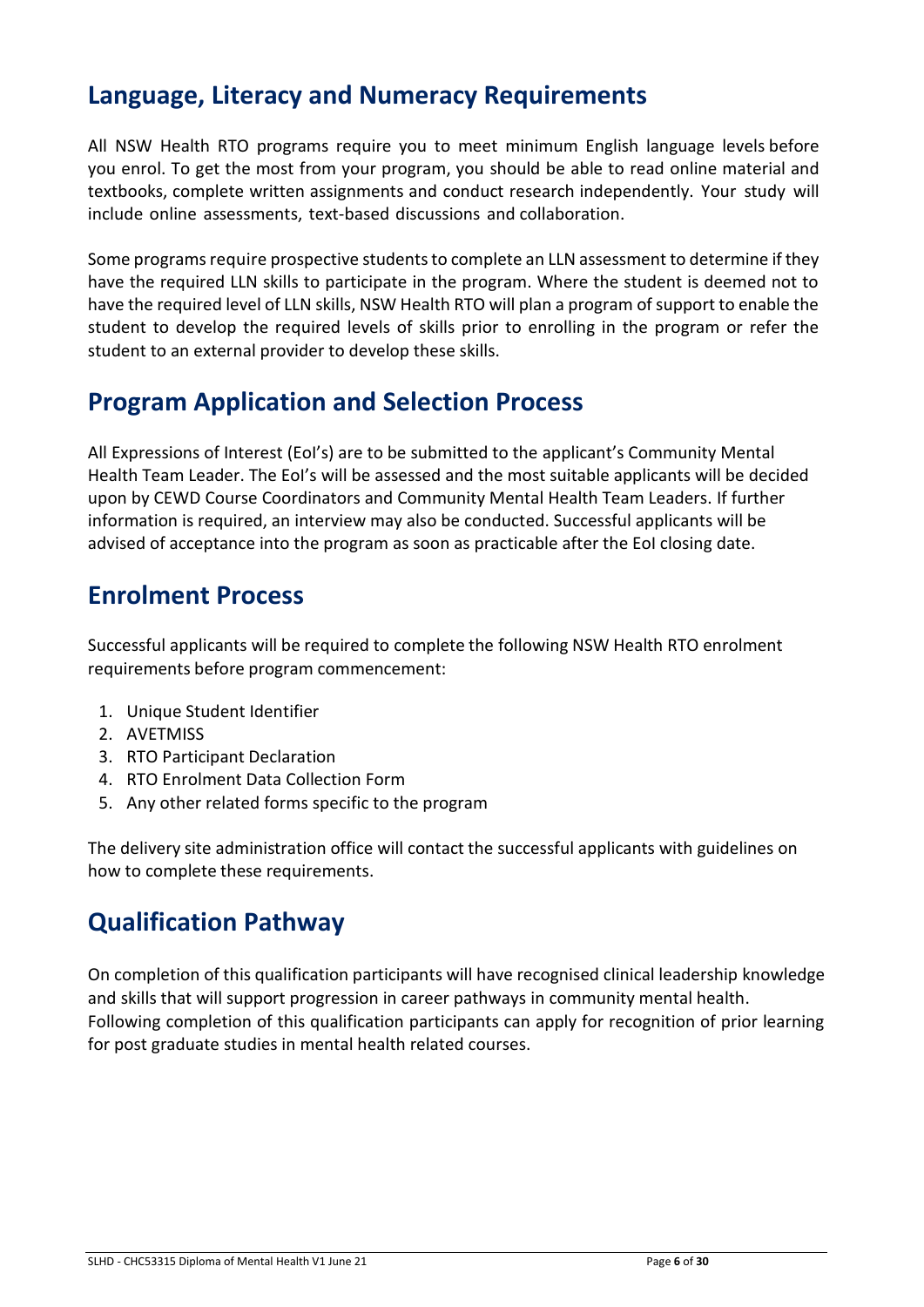### <span id="page-6-0"></span>**Program Learning Outcomes**

At the end of this program, you will have the knowledge and skills to:

- Apply specialist community mental health knowledge and skills as emerging proficient clinicians.
- Demonstrate clinical leadership in autonomous work and in fostering multidisciplinary links whilst working collaboratively and recognising specialties and expertise to improve the quality of health service provision.
- Foster a culture of clinical supervision by engaging in critical analysis and reflection of your own practice.
- Integrate person-centred recovery-oriented practice in planning and delivery of comprehensive care that best supports consumers.
- Recognise trauma-informed care as both an organisational and practice approach applying a strengths-based framework through care episodes that emphasises physical, psychological and emotional safety for consumers.
- In partnership with the consumer, carers and their families develop and apply comprehensive care strategies that promote wellbeing and recovery and reduce clinical risk.
- Integrate consumer wellness plans into shared decision making and care planning processes that help the person best manage their mental health.
- Identify and assess risks and respond by following parameters for escalation and implementing risk mitigation.
- Identity and respond to critical information and incidents throughout care episodes, informing critical changes to key personal, including the consumer, families and carers.
- Apply communication processes for transfer of responsibility of care and coordination of concurrent care by more than one treating team, recognising complexity and comorbidities.
- Promote physical, emotional, cultural and spiritual safety for consumers, colleagues and yourself recognising and supporting the range of diverse experiences that can influence how people receive health care service delivery.
- Recognise that mental health needs are differing across the lifespan, with children and adolescents, and older Australians experiencing mental health issues that are not always effectively addressed by adult services.
- Recognise that people can experience more than one type of diversity, and these intersections of diversity and high-risk groups can further influence their experience within the health service organisation and increase tensions or expose them to increased risk of harm.
- Provide early intervention and identify opportunities for health promotion and quality improvement.
- Actively contribute to a service delivery culture that partners with consumers in developing strategies to support safety and review of policies and procedures.
- Engage and support consumers and their families and carers with education including medication reconciliation on admission, during episodes of care and on discharge.
- Interpret clinical outcomes, audits and experience of care surveys as ways to achieve improvement in health outcomes and reduction of critical incidents.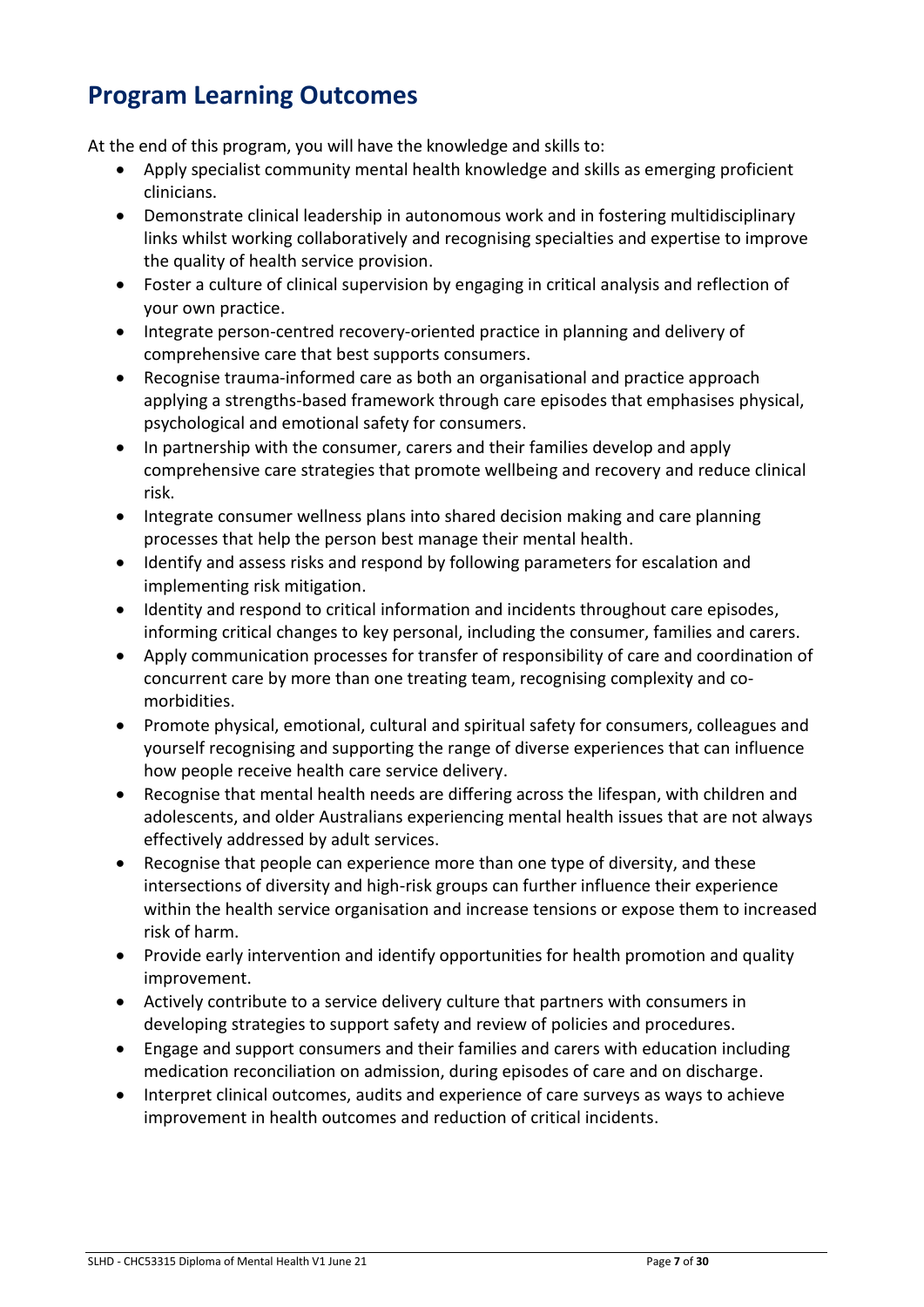### **Program Content**

This qualification requires completion of twenty (20) units of competency made up of fifteen (15) core and five (5) elective units, these are outlined in Table 1 below.

Total number of units = 20 Number of core units = 15 Number of elective units  $= 5$ 

The elective units that best support SLHD Community Mental Health workforce needs, have been identified after consultation with SLHD Centre for Workforce Development and SLHD Community Mental Health. Electives for this qualification ensure that participants achieve a well-balanced knowledge and skill set that will best prepare them to meet the needs of the Sydney Local Health District Community Mental Health service. All students are required to undertake the electives as set by NSW Health RTO. Electives are not open to student selection. The elective units have been chosen in accordance with the packaging rules in the Training Package and the feedback from stakeholders.

If you have completed any of these programs previously through NSW Health or another RTO, please contact the Program Coordinators to establish whether you are eligible to apply for credit transfer or recognition of prior learning.

| <b>Code</b> | <b>Unit title</b>                                                                              | Core/<br><b>Elective</b> |
|-------------|------------------------------------------------------------------------------------------------|--------------------------|
| HLTWHS004   | Manage work health and safety                                                                  | Core                     |
| CHCCCS019   | Recognise and respond to crisis situations                                                     | Elective                 |
| CHCMHS005   | Provide services to people with co-existing mental health and alcohol and<br>other drug issues | Core                     |
| CHCCCS003   | Increase safety of individuals at risk of suicide                                              | Elective                 |
| CHCCSM004   | Coordinate complex case requirements                                                           | Elective                 |
| HLTHPS006   | Assist clients with medication                                                                 | Elective                 |
| CHCMHS002   | Establish self-directed recovery relationships                                                 | Core                     |
| CHCMHS003   | Provide recovery orientated mental health services                                             | Core                     |
| CHCMHS010   | Implement recovery orientated approaches to complexity                                         | Core                     |
| CHCMHS012   | Provide support to develop wellness plans and advance directives                               | Core                     |
| CHCMHS013   | Implement trauma informed care                                                                 | Core                     |
| CHCMHS011   | Assess and promote social, emotional and physical wellbeing                                    | Core                     |
| CHCCSL001   | Establish and confirm the counselling relationship                                             | Elective                 |
| CHCDIV001   | Work with diverse people                                                                       | Core                     |
| CHCDIV002   | Promote Aboriginal and/or Torres Strait Islander cultural safety                               | Core                     |
| CHCADV005   | Provide systems advocacy services                                                              | Core                     |
| CHCMHS004   | Work collaboratively with the care network and other services                                  | Core                     |
| CHCMHS009   | Provide early intervention, health prevention and promotion programs                           | Core                     |
| CHCPOL003   | Research and apply evidence to Practice                                                        | Core                     |
| CHCPRP003   | Reflect and improve on own professional practice                                               | Core                     |

Table 1: CHC53315 Diploma of Mental Health Units of Competency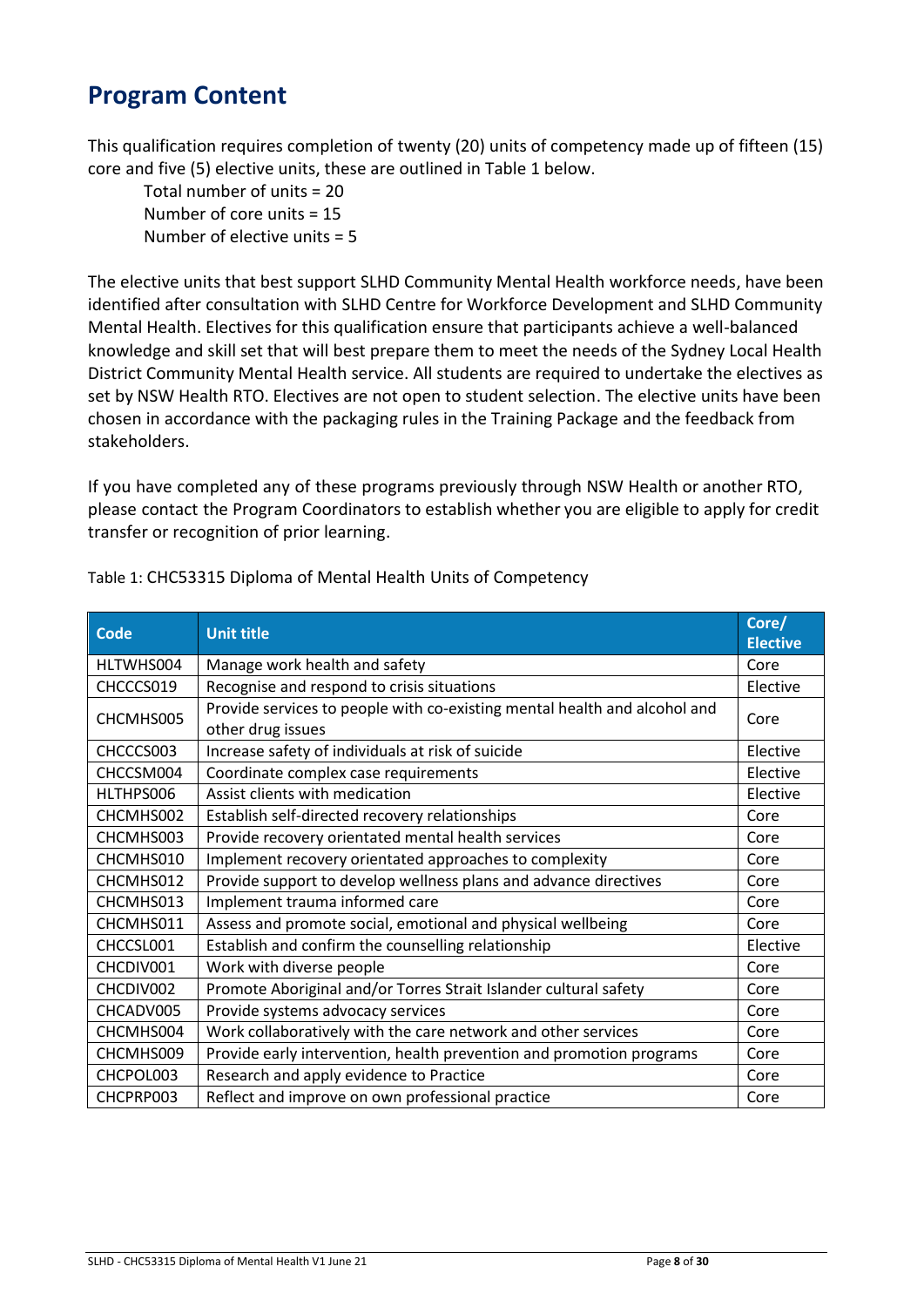### **Program Structure**

This qualification is delivered through two programs that contain seven (7) aligned modules. The first program, the SLHD Community Mental Health Workplace Competency Development Program (WCDP) addresses minimum best practice workplace requirements and is aligned to the units of competency in the CHC3315 Diploma of Mental Health. It must be completed within the first six (6) months of a novice clinician's employment with SLHD Community Mental Health Service. It is a self-paced program which will require at six (6) hours a week for six (6) months.

The second program, builds on each of these modules by addressing the outstanding knowledge and skill requirements of the Diploma of Mental Health as set out in the CHC Training Package.

The WCDP is a pre or co-requisite for the Diploma of Mental Health. If participants have not already completed the WCDP they are to complete the WCDP concurrently with the Diploma of Mental Health. Students of the Diploma of Mental Health will need to acquire sign off of the WCDP by an assessor with a current Certificate IV in Training and Assessment, this can be arranged with your Program Coordinator.

1. Each of the seven (7) modules contains a number of UOCs. These are outlined below:

#### **Module 1 Risk Management:**

HLTWHS004 Manage Work Health Safety CHCCCS019 Recognise and respond to crisis

#### **Module 2 Managing Situations Safely:**

CHCMHS005 Provide services to people with co-existing mental health and alcohol and other drug issues CHCCCS003 Increase safety for individuals at risk of suicide CHCCSM004 Coordinate complex case requirements HLTHPS006 Assist clients with medication

#### **Module 3 Recovery and Trauma Informed Approaches:**

CHCMHS002 Establish self-directed recovery relationships CHCMHS003 Provide recovery orientated mental health services CHCMHS010 Implement recovery orientated approaches to complexity CHCMHS012 Provide support to develop wellness plans and advanced directives CHCMHS013 Implement trauma informed care

#### **Module 4 Consumer focussed wellbeing:**

CHCMHS011 Assess and promote social, emotional, and physical wellbeing CHCCSL001 Establish and confirm the counselling relationship

#### **Module 5 Culture and Diversity:**

CHCDIV001 Work with diverse people CHCDIV002 Promote Aboriginal and/ or Torres Strait Islander cultural safety

#### **Module 6 Collaborative Care:**

CHCADV005 Provide systems advocacy services CHCMHS004 Work collaboratively with the care network and other services CHCMHS009 Provide early intervention, health prevention and promotion programs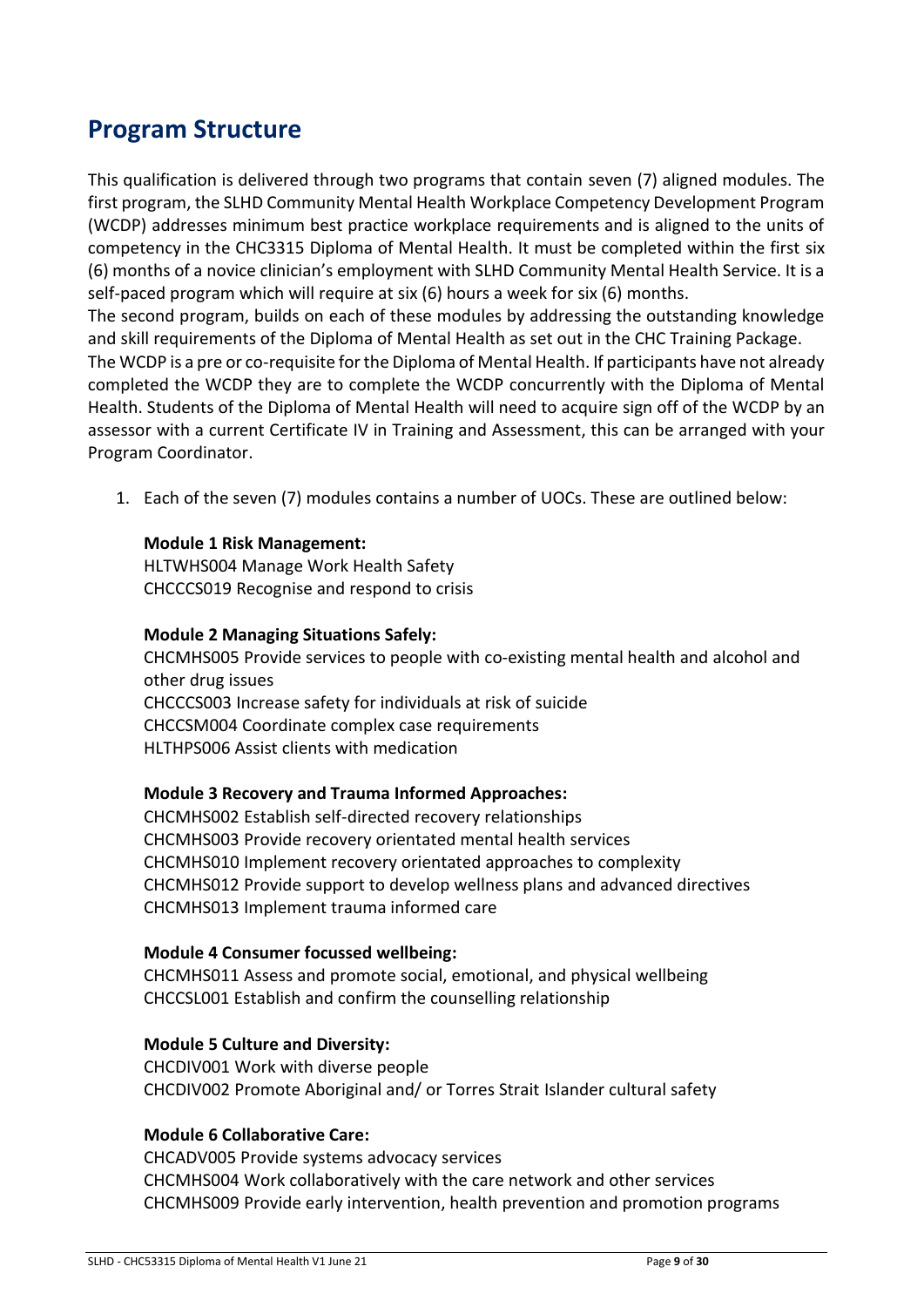#### **Module 7 Evidence Based & Reflective Practice:**

CHCPOL003 Research and apply evidence to practice CHCPRP003 Reflect on and improve own practice

- 2. The seven (7) Modules in the aligned Workplace Competency Development Program consist of workplace assessments and include:
	- Workplace observation
	- Care planning, and review in partnership with consumers, carers, and families
	- Management of common and crisis situations
	- Clinical skills, for example management of medications
	- Case studies and case presentations
	- Related online learning
	- Written question and answers
	- Workplace projects
	- Best practice using documentation
- 3. The Workplace Competency Development Program will be incorporated into regular duties with support from and assessment by Team Leaders, Senior Clinicians or qualified trainers/ assessors.

#### <span id="page-9-0"></span>**Delivery Mode**

This qualification is delivered through a combination of delivery methods. Internal, external and work-place based delivery. These include workplace competency assessments, face to face workshops, webinars, group work, study groups, eLearning modules, case studies, and clinical case presentations to the student's team.

The Diploma of Mental Health will be conducted over a twelve (12) month period and will include:

- **Workplace-based includes:**
	- Structured workplace activities via the Workplace Competency Development Program online learning portal at five (5) hours per week
	- Clinical support with an on-site Team Leader, Senior Clinician or Clinical Nurse Educator at three (3) hours per week
	- Workplace activities that are additional to the Workplace Competency Development Program for Diploma of Mental Health students only at one (1) hour per week

\* The Workplace Competency Development Program may have been completed by novice clinicians prior to commencing the Diploma of Mental Health. For any clinician who has not completed the Workplace Competency Development Program it must be completed within the twelve (12) months of the Diploma of Mental Health.

- **Internal delivery**:
	- One (1) face to face day of training per month (12 in total).
	- Half  $(Y_2)$  day (4 hours) webinar per month
	- Links to existing courses that the candidate will need to complete (at 5 days)
- **External delivery** includes:
	- Two sessions of two hours (4 hours) webinars per month in own time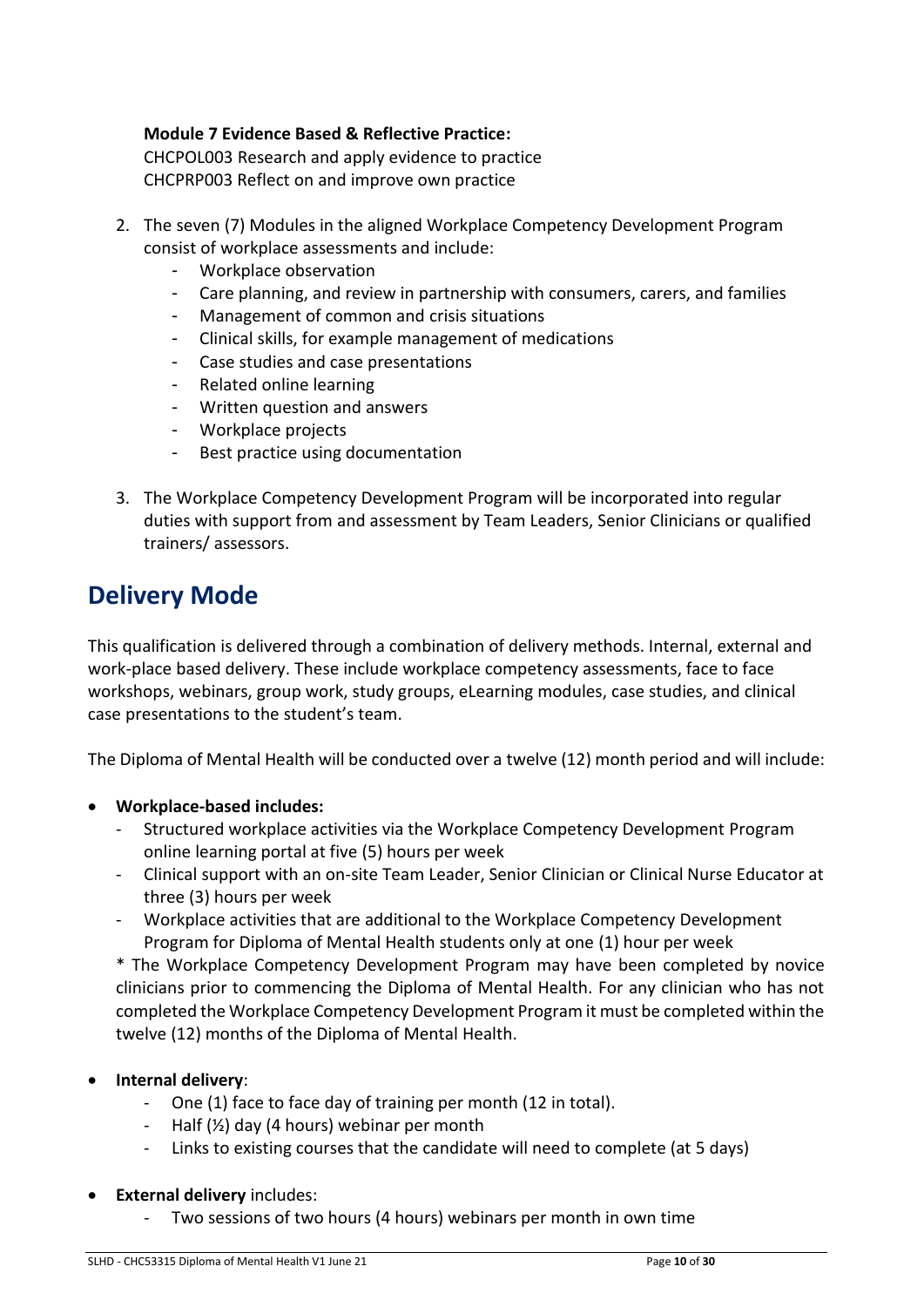- Self-paced learning via completion of workbooks and assessments
- Self-directed learning

#### <span id="page-10-0"></span>**Program Duration**

The program is delivered over a twelve (12) month period commencing 14<sup>th</sup> September 2021 and finishing  $11<sup>th</sup>$  October 2022. The program consists of theory and practice.

During this time students will:

Attend:

- One (1) face to face day of training per month (12 in total).  $\circ$  Half ( $\frac{1}{2}$ ) day (4 hours) webinar per month
- Attend existing courses via My Health Learning (at 5 days)
	- Violence Prevention Management:
		- o Personal Safety- One (1) day Face to Face
		- o VPM for Community Clinicians- Four (4 hours) Face to Face
	- Respecting the Difference:
		- o Online- Two (2) hours
		- o Face to face- One (1) day
	- Suicide Detection, Assessment, and Management for Mental Health Clinicians
		- o Two (2) days face to face
- Two sessions of two hours (4 hours) webinars per month in own time
- Self-paced learning via completion of workbooks and assessments
- Self-directed learning

Complete:

- The Workplace Competency Development Program via the Moodle Online Learning Platform
- Additional workplace activities required for assessments for the Diploma of Mental Health

Complete and submit all assessment requirements by the due dates.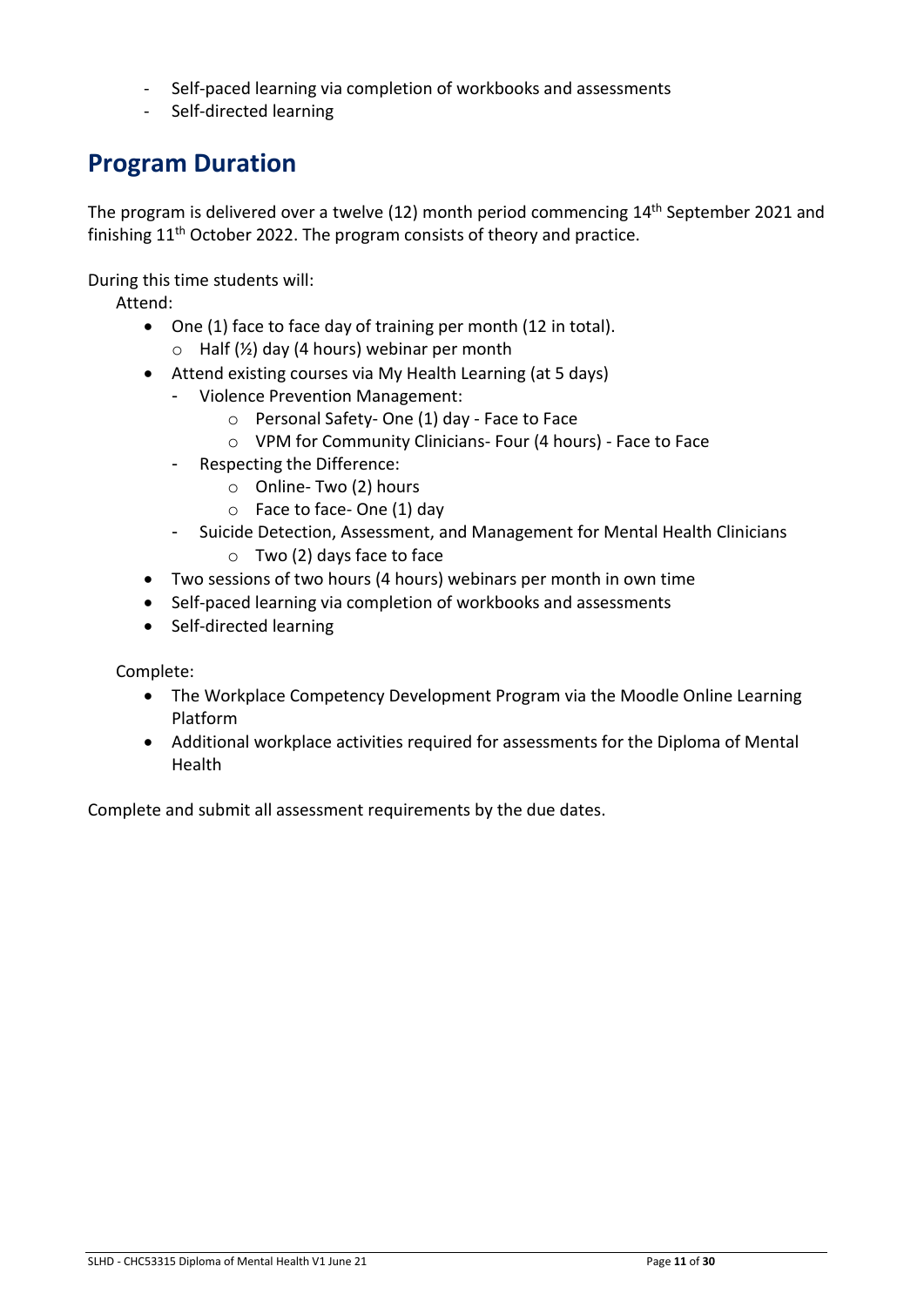# <span id="page-11-0"></span>**Program Scheduling/Timetable**

#### Table 2

| <b>CHC53315 Diploma of Mental Health</b>                         |                                                                                                                                                                                                                                                                                                                                                                                                                                          |                                      |                                                                                                                             |                                                                      |                                                                                                                                                                                     |                                      |  |  |
|------------------------------------------------------------------|------------------------------------------------------------------------------------------------------------------------------------------------------------------------------------------------------------------------------------------------------------------------------------------------------------------------------------------------------------------------------------------------------------------------------------------|--------------------------------------|-----------------------------------------------------------------------------------------------------------------------------|----------------------------------------------------------------------|-------------------------------------------------------------------------------------------------------------------------------------------------------------------------------------|--------------------------------------|--|--|
| <b>Module</b>                                                    | <b>UOC Code and Title</b>                                                                                                                                                                                                                                                                                                                                                                                                                | <b>UOC</b><br><b>No</b>              | <b>Face to</b><br><b>Face</b><br>Date/s<br>(monthly-<br><b>Thursdays)</b>                                                   | <b>Webinar</b><br>$1$ day<br>(monthly-<br><b>Tuesdays)</b>           | <b>Webinar 2</b><br>hour session<br>(Fortnightly-<br><b>Tuesdays)</b>                                                                                                               | <b>Assessment</b><br><b>Due Date</b> |  |  |
| <b>Program Orientation</b>                                       |                                                                                                                                                                                                                                                                                                                                                                                                                                          |                                      |                                                                                                                             |                                                                      |                                                                                                                                                                                     |                                      |  |  |
| 1:<br>Module<br><b>Risk</b><br>Management                        | HLTWHS004<br>Manage<br>Work<br>Safety<br>Health<br>(Core)<br>CHCCCS019<br>Recognise<br>and respond to crisis<br>(Elective)                                                                                                                                                                                                                                                                                                               | $\mathbf{1}$<br>$\overline{2}$       | $21^{st}$<br>October<br>2021                                                                                                | 2 <sup>nd</sup> November<br>2021<br>7 <sup>th</sup> December<br>2021 | #12 <sup>th</sup> October<br>2021<br>26 <sup>th</sup> October<br>2021<br>9 <sup>th</sup> November<br>2021                                                                           | 1 <sup>st</sup> February<br>2022     |  |  |
| Module<br>2:<br>Managing<br><b>Situations</b><br>Safely          | CHCMHS005<br>Provide<br>services to people with<br>co-existing<br>mental<br>health and<br>alcohol and<br>other drug issues (Core)<br>CHCCCS003<br>Increase<br>safety for individuals at<br>risk of suicide (Elective)<br>CHCCSM004 Coordinate<br>complex<br>care<br>requirements (Elective)<br>HLTHPS006 Assist clients<br>with<br>medication<br>(Elective)                                                                              | 3<br>4<br>5<br>6                     | 18 <sup>th</sup><br><b>November</b><br>2021<br>16 <sup>th</sup><br>December<br>2021<br>17 <sup>th</sup><br>February<br>2022 | 1 <sup>st</sup> February<br>2022                                     | 23 <sup>rd</sup><br>November<br>2021<br>14 <sup>th</sup><br>December<br>2021<br>8 <sup>th</sup> February<br>2022<br>15 <sup>th</sup> February<br>2021 (extra 2<br>hour webinar)     | 14 <sup>th</sup> March<br>2022       |  |  |
| Module<br>3:<br>Recovery and<br>Trauma<br>Informed<br>Approaches | CHCMHS002<br>Establish<br>self-directed<br>recovery<br>relationships (Core)<br>Provide<br>CHCMHS003<br>orientated<br>recovery<br>mental health services<br>(Core)<br>CHCMHS010 Implement<br>orientated<br>recovery<br>approaches<br>to<br>complexity (Core)<br>CHCMHS012<br>Provide<br>develop<br>support<br>to<br>wellness<br>plans<br>and<br>advanced<br>directives<br>(Core)<br>CHCMHS013 Implement<br>trauma informed care<br>(Core) | $\overline{7}$<br>8<br>9<br>10<br>11 | 17 <sup>th</sup> March<br>2022<br>21 <sup>st</sup> April<br>2022                                                            | $1st$ March<br>2022<br>5 <sup>th</sup> April 2022<br>3rd May 2022    | 22 <sup>nd</sup> February<br>2022<br>8 <sup>th</sup> March<br>2022<br>22 <sup>nd</sup> March<br>2022<br>12th April 2022<br>26 <sup>th</sup> April 2022<br>10 <sup>th</sup> May 2022 | 13 <sup>th</sup> June<br>2022        |  |  |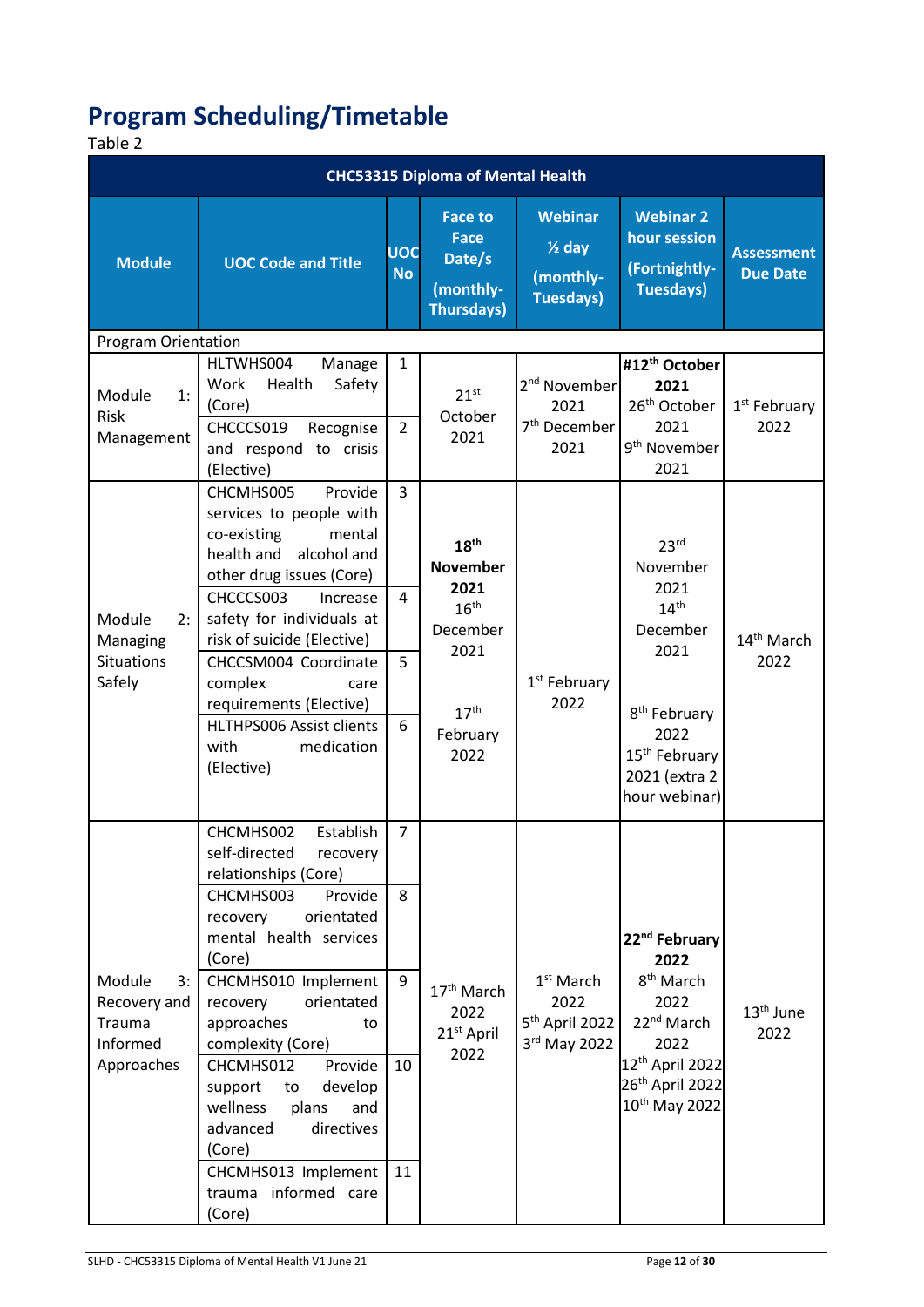| Module 4:<br>Consumer<br>Focussed<br>Wellbeing                             | CHCMHS011 Assess and<br>promote<br>social,<br>emotional, and physical<br>wellbeing (Core)<br>CHCCSL001<br>Establish<br>confirm<br>the<br>and<br>counselling relationship<br>(Elective)                                                                                     | 12<br>13       | 19 <sup>th</sup> May<br>2022<br>16 <sup>th</sup> June<br>2022 |                                                                                   | 24 <sup>th</sup> May 2022<br>7 <sup>th</sup> June 2022 14 <sup>th</sup> June 2022<br>28 <sup>th</sup> June 2022                                           | 25 <sup>th</sup> July<br>2022       |
|----------------------------------------------------------------------------|----------------------------------------------------------------------------------------------------------------------------------------------------------------------------------------------------------------------------------------------------------------------------|----------------|---------------------------------------------------------------|-----------------------------------------------------------------------------------|-----------------------------------------------------------------------------------------------------------------------------------------------------------|-------------------------------------|
| Module 5:<br>Culture and<br>Diversity                                      | CHCDIV001 Work with<br>diverse people (Core)<br>CHCDIV002<br>Promote<br>Aboriginal<br>and/<br>or<br>Torres Strait Islander<br>cultural safety (Core)                                                                                                                       | 14<br>15       | $21st$ July<br>2022<br>18 <sup>th</sup> August<br>2022        | 5 <sup>th</sup> July 2022                                                         | 12th July 2022                                                                                                                                            | $12^{th}$<br>September<br>2022      |
| Module<br>6:<br>Collaborative<br>Care                                      | CHCADV005<br>Provide<br>advocacy<br>systems<br>services (Core)<br>CHCMHS004<br>Work<br>collaboratively with the<br>care network and other<br>services (Core)<br>Provide<br>CHCMHS009<br>early<br>intervention,<br>health prevention and<br>promotion<br>programs<br>(Core) | 16<br>17<br>18 | 15 <sup>th</sup><br>September<br>2022                         | 2 <sup>nd</sup> August<br>2022<br>6th<br>September<br>2022<br>4th October<br>2022 | 26th July 2022<br>9 <sup>th</sup> August<br>2022<br>23rd August<br>2022<br>13 <sup>th</sup><br>September<br>2022<br>27 <sup>th</sup><br>September<br>2022 | 7 <sup>th</sup><br>November<br>2022 |
| Skill Set<br>7:<br>Evidence<br>&<br><b>Based</b><br>Reflective<br>Practice | CHCPOL003<br>Research<br>and apply evidence to<br>practice (Core)<br>CHCPRP003 Reflect and<br>improve own practice<br>(Core)                                                                                                                                               | 19<br>20       | 20 <sup>th</sup><br>October<br>2022                           | 1 <sup>st</sup> November<br>2022                                                  | 11 <sup>th</sup> October<br>2022<br>25 <sup>th</sup> October<br>2022<br>8 <sup>th</sup> November<br>2022                                                  | 5 <sup>th</sup><br>December<br>2022 |

# Introductory Session **Bold:** First session for the Module

### <span id="page-12-0"></span>**Training Location**

#### **Face to face training days:**

 Centre for Education and Workforce Development (CEWD) Building 301 Cnr Cecily Street & Balmain Road Rozelle NSW 2039 Phone (02) 8755 3500

Concord Medical Education Centre Concord Repatriation General Hospital 1H Hospital Road Concord West NSW 2138

Kerry Packer Education Centre (KPEC) Royal Prince Alfred Hospital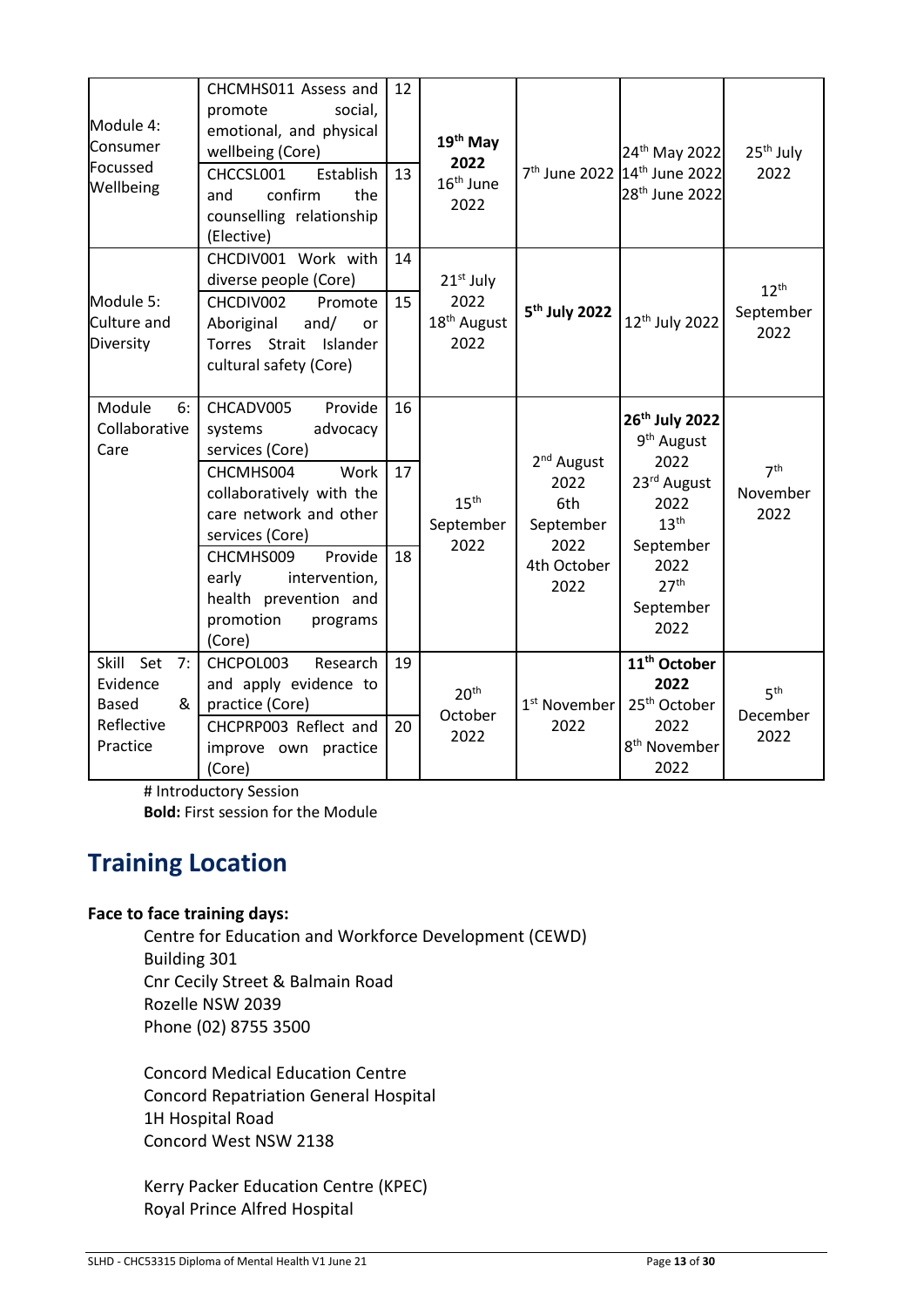12A Missenden Road Camperdown NSW 2050

#### **Community Mental Health workplace setting:**

Canterbury Community Health Centre Canterbury Hospital Thorncraft Parade Campsie NSW 2194 Phone (02) 9787 0600

Croydon Community Health Centre 24 Liverpool Road Croydon NSW 2132 Phone (02) 9378 1100

Camperdown Community Health Centre King George V Building 67-79 Missenden Road Camperdown NSW 2050 Phone (02) 9515 9000

Marrickville Community Health Centre 155 Livingstone Road Marrickville NSW 2204 Phone (02) 9562 0500

Redfern Community Health Centre 103-105 Redfern Street Redfern NSW 2016 Phone (02) 9395 0444

### **Specific Resources**

#### **Staffing**

The teaching staff of NSW Health RTO are dedicated to the success and wellbeing of our students. A range of student support networks are in place at the Sydney Local Health District Rozelle Campus to ensure students are able to reach their maximum potential.

We acknowledge that people enter the program with diverse backgrounds and bring those experiences with them to the program. Some students may not have previously undertaken any formal post-graduate studies, some use English as their second language, others may face academic or personal challenges.

The CEWD coordinators and educators are able to provide students with advice and support on site, or to assist students to access specialist agencies which are ideally suited to their specific needs.

**Program Coordinator -** The Program Coordinator is responsible for the day to day management of the course. The Program Coordinator will maintain and monitor the daily operation of the course programs, program delivery, student progress and course evaluation.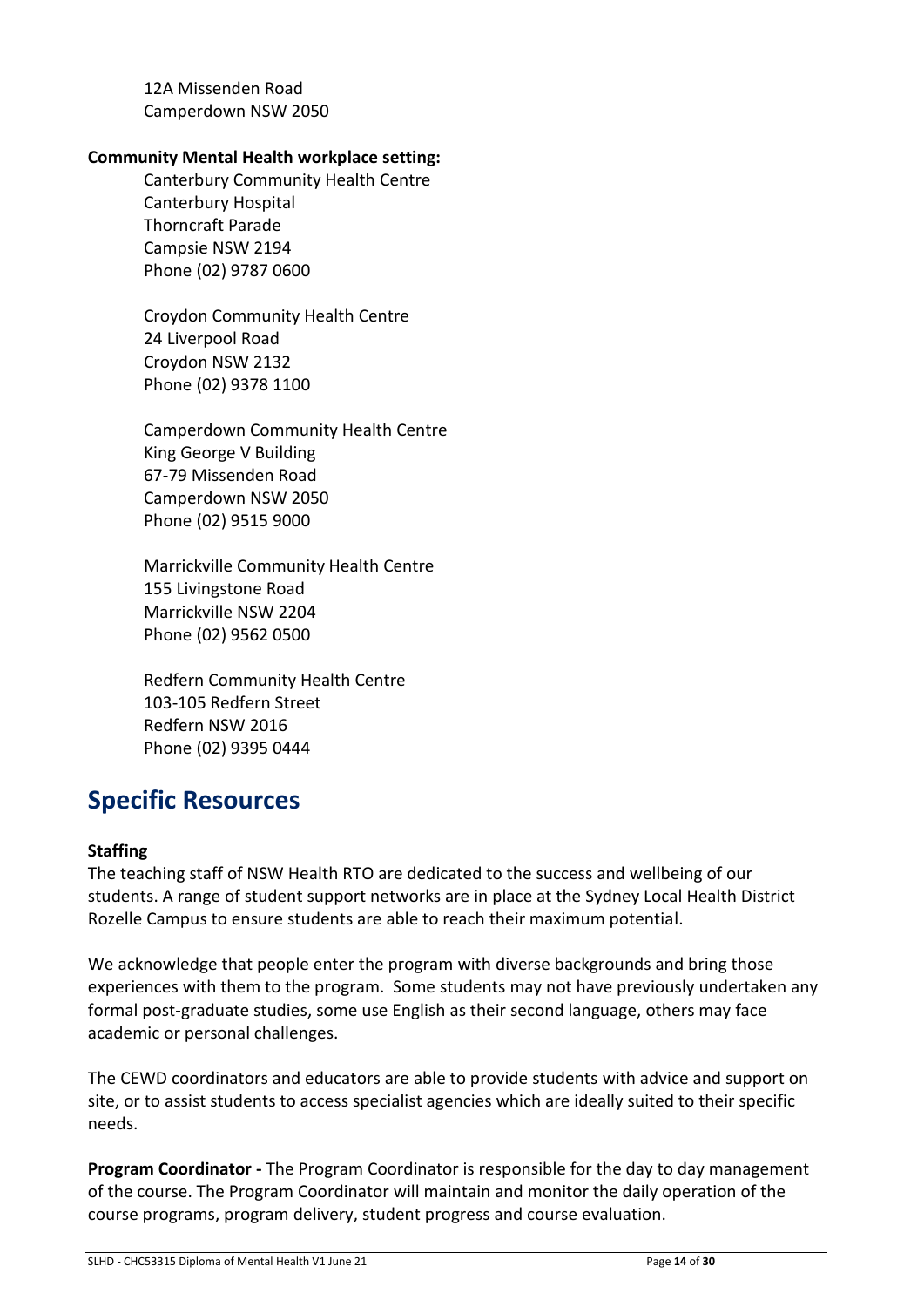**Teaching staff, mentors and assessors -** Trainers and assessors who teach, mentor, supervise and assess in the CHC53315 Diploma of Mental Health qualification are clinicians such as Registered Nurses, Medical Officers or Allied Health Professionals employed by the NSW Ministry of Health. Consumer led classes are supported by one of these members of our workforce. Assessors meet the vocational and training requirements for trainers and assessors set by the Standards for RTOs 2015.

The topics in the theory component will be taught by clinicians with extensive specialty experience, teaching qualifications/experience, and up-to-date contemporary clinical knowledge. The teaching staff will include a range of clinicians from Allied Health, Nursing and Medical disciplines.

**Clinical Supervision** - community mental health clinicians can access supervision by senior mental health clinicians. SLHD Mental Health Service has a list of current supervisors available on the intranet, alternatively Team Leaders will be able to provide recommendations of supervisors to contact for supervision.

**Counselling Support -** Employee Assistance Program (EAP) is a service that provides staff and students with assistance for work or personal problems with services such as:

- Post Incident Support following traumatic incidents, for individuals and groups
- Conflict resolution
- Work life balance
- Family and Domestic Violence
- Cumulative & traumatic stress management

**Pastoral Care -** Prayer rooms and chaplains are available at facilities where students undertake clinical placement and can be contacted through the facilitator or switchboard.

**Centre for Education and Workforce Development (CEWD) –** The Diploma program coordinator can liaise with CEWD trainers/ educators to assist and provide support to any students with relevant learning needs.

**Aboriginal Students' Support -** Support provided Aboriginal and/or Torres Strait Islander students includes:

- Review of language and suitability of content to ensure respect of Aboriginal culture, identity and heritage to promote a more positive learning environment for Aboriginal students
- Inviting guest presenters from local Aboriginal and/or Torres Strait Islander communities
- Aboriginal staff and educators delivering content within the Diploma of Mental Health

The support provided for students specific to each delivery is described below:

- Creative education spaces i.e., classroom layout , outside classes, practical applications
- Acknowledgement of Country at beginning of classes everyday
- Acknowledging that support goes beyond learning, study and work commitments but encompasses all aspects of their lives. Early identification of personal difficulties that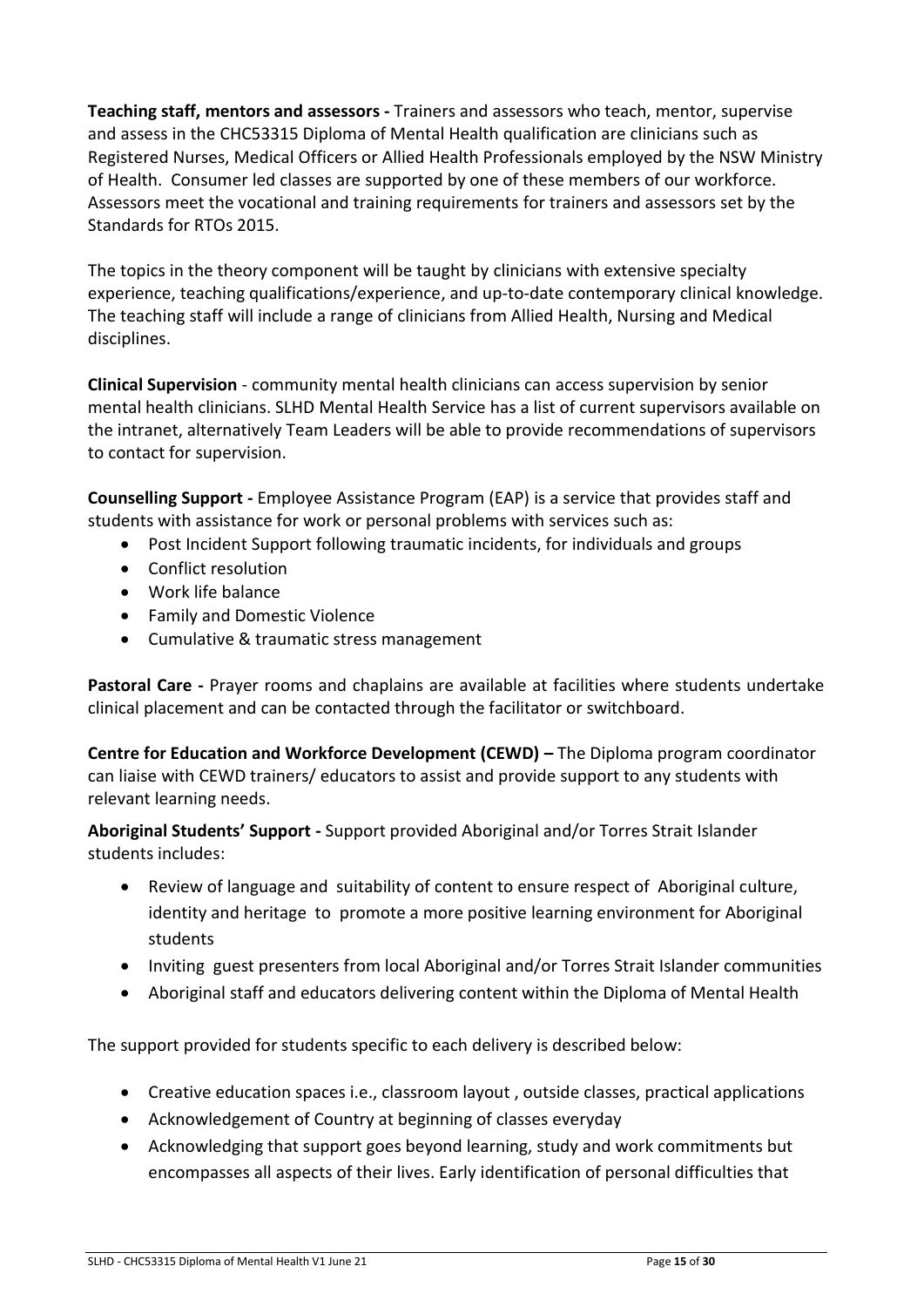<span id="page-15-0"></span>may affect study and work is vital. Referral and guidance on such matters to other organisations who can deal with such situations is of high importance.

Celebrate significant dates

### **Materials and Equipment**

#### **Learning and assessment resources**

Students will be provided with:

- NSW Health RTO Student Handbook
- Program Guide
- Student Assessment Workbook
- Learner Resource Manual
- Moodle access to the Workplace Competency Development Program and Diploma of Mental Health:
	- Module 1 Risk Management
	- Module 2 Managing Situations Safely
	- Module 3 Recovery and Trauma Informed Approaches
	- Module 4 Culture and Diversity
	- Module 5 Collaborative Care
	- Module 6 Consumer focused wellbeing
	- Module 7 Evidence Based & Reflective Practice

Student Assessment Workbooks and the Student resource manual have been purchased from RTO Material Ltd and then contextualised and expanded upon to fit the needs of SLHD Mental health service and the target group.

An RPL KIT is available on request.

NSW Health RTO ensures that all facilities are equipped with the necessary equipment and resources for training to be conducted. NSW Health will ensure that students have access to the required physical workplace facilities and equipment including:

- Training rooms, student study rooms, etc.
- Access to Clinical Simulation Centres and Laboratories
- Clinicians and Educators to supervise and provide skill and knowledge development
- Clinical library
- 'My Health Learning' learning management system
- Computers and software
- WiFi
- Multimedia
- MOODLE student learning platform

#### <span id="page-15-1"></span>**General Resources**

#### **Information & Technology Services**

The Diploma students are introduced to Clinical Information Access Portal (CIAP) and provided with access at the beginning of the course. They also have access to MOODLE an online educational resource, to access information, access and submit course documentation and enable communication with students and teachers. Types of information available include course calendar, lectures, articles and other relevant course information posted on a regular basis.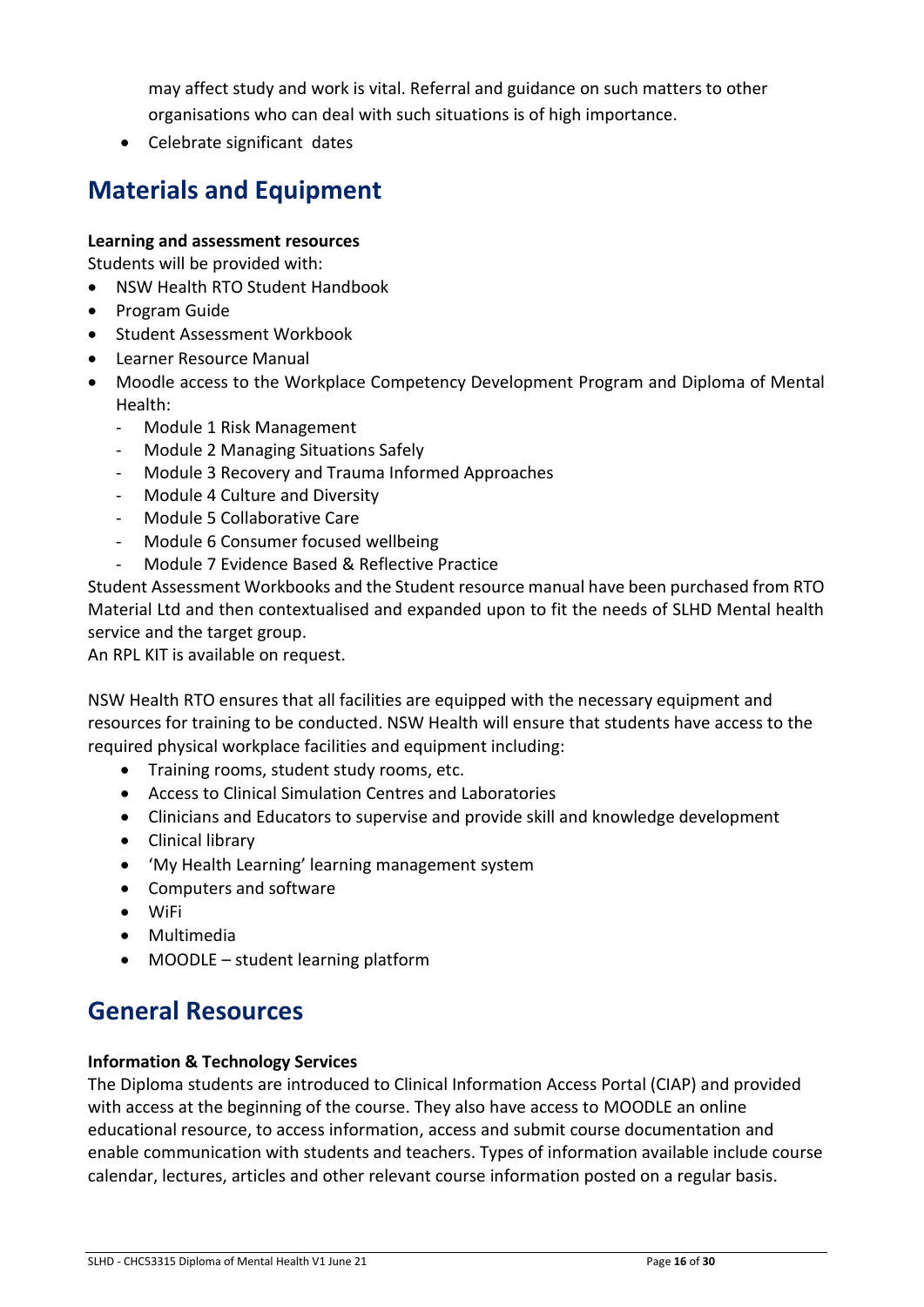At all facilities, computer equipment and Internet access is available for the students. The students are expected to abide by the internet usage policy and sign the declaration to maintain the utility and integrity of the system; to protect the privacy and work of peers and staff, and to preserve the right to the networks to which the facility has access.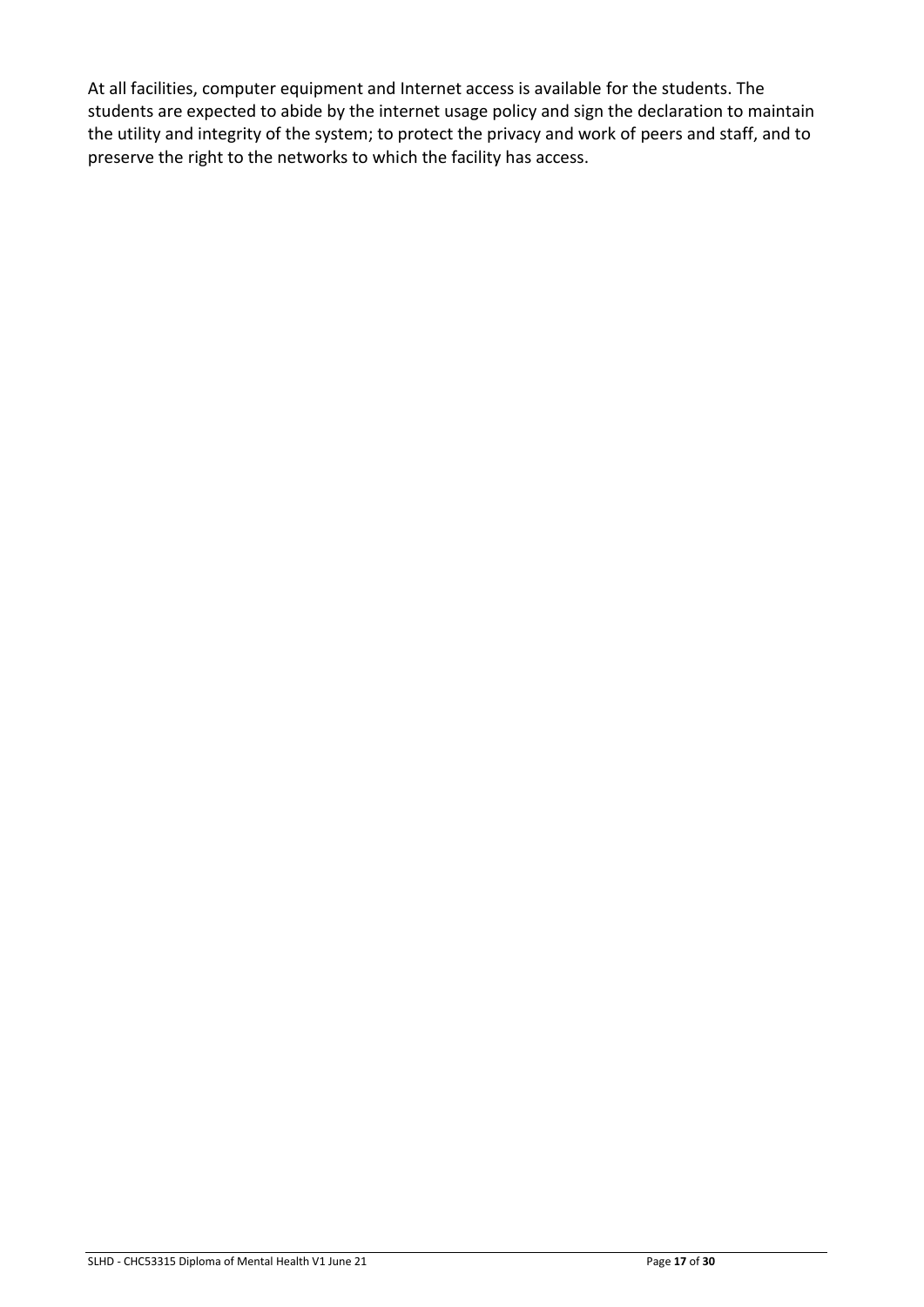#### <span id="page-17-0"></span>**Assessment Requirements**

At the commencement of the Diploma of Mental Health students will be informed of the details of all the assessments required for each unit of competency. The assessment process will include a combination of different methods to ascertain knowledge, attitudes and skills necessary to fulfil the required competency for the community mental health clinician. Assessments for each of the seven (7) Modules will be due on the assessment date indicated on the Program Schedule. This includes completion of the Workplace Competency Development Program activities via the Moodle online platform for each Module. The following is a summary of the assessment methods used in this course.

#### <span id="page-17-1"></span>**Assessment Methods**

The following assessment methods have been adopted for the program:

- Workplace Competency Development Program
- Written Questions
- Case Studies
- Role plays
- Written reflections
- Group Presentation
- Written report
- Project
- Assignment
- Clinical Assessment
- Third Party Report

#### <span id="page-17-2"></span>**Assessment Plan**

Table 3

**Key to Assessment Methods Used** 

|        | Assessment techniques used to gather evidence include: |  |  |  |  |  |  |
|--------|--------------------------------------------------------|--|--|--|--|--|--|
| Letter | <b>Description</b>                                     |  |  |  |  |  |  |
| Α      | Clinical assessment                                    |  |  |  |  |  |  |
| B      | Quiz                                                   |  |  |  |  |  |  |
| C      | <b>Written Activity</b>                                |  |  |  |  |  |  |
| D      | <b>Case Studies</b>                                    |  |  |  |  |  |  |
| E      | Role plays                                             |  |  |  |  |  |  |
| F      | Written reflections                                    |  |  |  |  |  |  |
| G      | <b>Group Activities</b>                                |  |  |  |  |  |  |
| н      | Individual Presentation                                |  |  |  |  |  |  |
|        | <b>Group Presentation</b>                              |  |  |  |  |  |  |
| K      | Project                                                |  |  |  |  |  |  |
|        | <b>Discussion Board</b>                                |  |  |  |  |  |  |

| Kev          |                                             |
|--------------|---------------------------------------------|
| $\checkmark$ | Workplace Competency<br>Development Program |
|              |                                             |
|              | Diploma of Mental Health                    |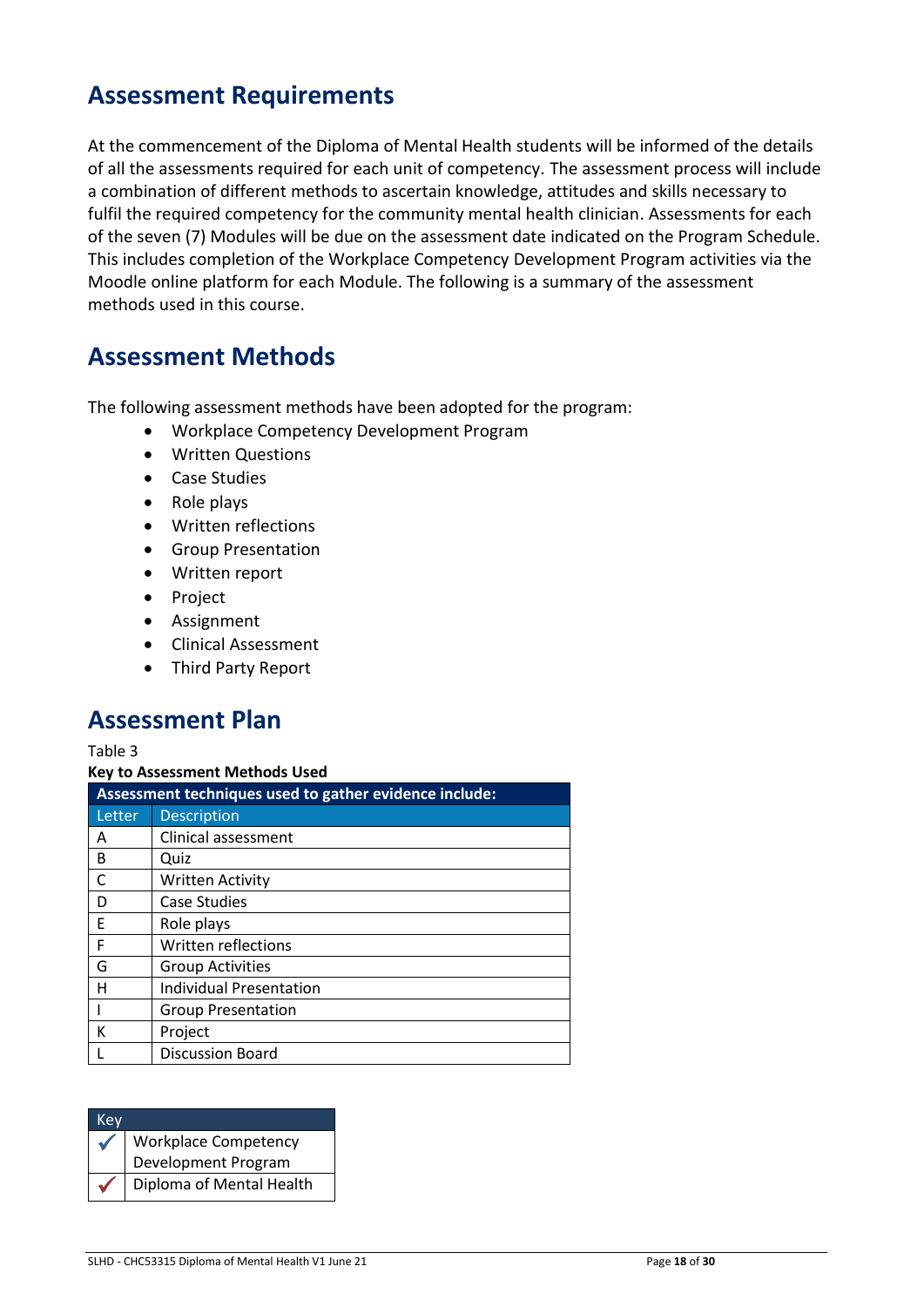| <b>Module</b>                                        | <b>Code</b> | <b>Unit title</b>                                                                                        | A            | $\mathsf B$ | $\mathsf{C}$ | D | E | F            | G | H | П | Л | $\mathsf{K}$ |
|------------------------------------------------------|-------------|----------------------------------------------------------------------------------------------------------|--------------|-------------|--------------|---|---|--------------|---|---|---|---|--------------|
| Module 1:<br>Risk                                    | CHCCCS019   | Recognise and<br>respond to crisis<br>situations                                                         |              |             |              |   |   |              |   |   |   |   |              |
| Management                                           | HLTWHS004   | Manage Work Health<br>Safety                                                                             | $\checkmark$ |             |              |   |   |              |   |   |   |   |              |
|                                                      | CHCMHS005   | Provide services to<br>people with co-<br>existing mental health<br>and alcohol and other<br>drug issues |              |             |              |   |   |              |   |   |   |   |              |
| Module 2:<br>Managing<br><b>Situations</b><br>Safely | CHCCCS003   | Increase safety for<br>individuals at risk of<br>suicide                                                 |              |             |              |   |   |              |   |   |   |   |              |
|                                                      | CHCCSM004   | Coordinate complex<br>case requirements                                                                  |              |             |              |   |   |              |   |   |   |   |              |
|                                                      | HLTHPS006   | Assist clients with<br>medication                                                                        |              |             |              |   |   |              |   |   |   |   |              |
|                                                      | CHCMHS002   | Establish self-directed<br>recovery relationships                                                        |              |             |              |   |   |              |   |   |   |   |              |
|                                                      | CHCMHS003   | Provide recovery<br>orientated mental<br>health services                                                 |              |             |              |   |   |              |   |   |   |   |              |
| Module 3:<br>Recovery and<br>Trauma                  | CHCMHS010   | Implement recovery<br>orientated approaches<br>to complexity                                             |              |             |              |   |   |              |   |   |   |   |              |
| Informed<br>Approaches                               | CHCMHS012   | Provide support to<br>develop wellness<br>plans and advanced<br>directives                               |              |             |              |   |   |              |   |   |   |   |              |
|                                                      | CHCMHS013   | Implement trauma<br>informed care                                                                        |              |             |              |   |   | $\checkmark$ |   |   |   |   |              |
| Module 4:<br>Consumer                                | CHCMHS011   | Assess and promote<br>social, emotional, and<br>physical wellbeing                                       |              |             |              |   |   |              |   |   |   |   |              |
| Focused<br>Wellbeing                                 | CHCCSL001   | Establish and confirm<br>the counselling<br>relationship                                                 |              |             |              |   |   |              |   |   |   |   |              |
| Module 5:                                            | CHCDIV001   | Work with diverse<br>people                                                                              |              |             |              |   |   |              |   |   |   |   |              |
| Culture and<br>Diversity                             | CHCDIV002   | Promote Aboriginal<br>and/ or Torres Strait<br>Islander cultural safety                                  |              |             |              |   |   |              |   |   |   |   |              |
| Module 6:<br>Collaborative<br>Care                   | CHCADV005   | Provide systems<br>advocacy services                                                                     |              |             |              |   |   |              |   |   |   |   |              |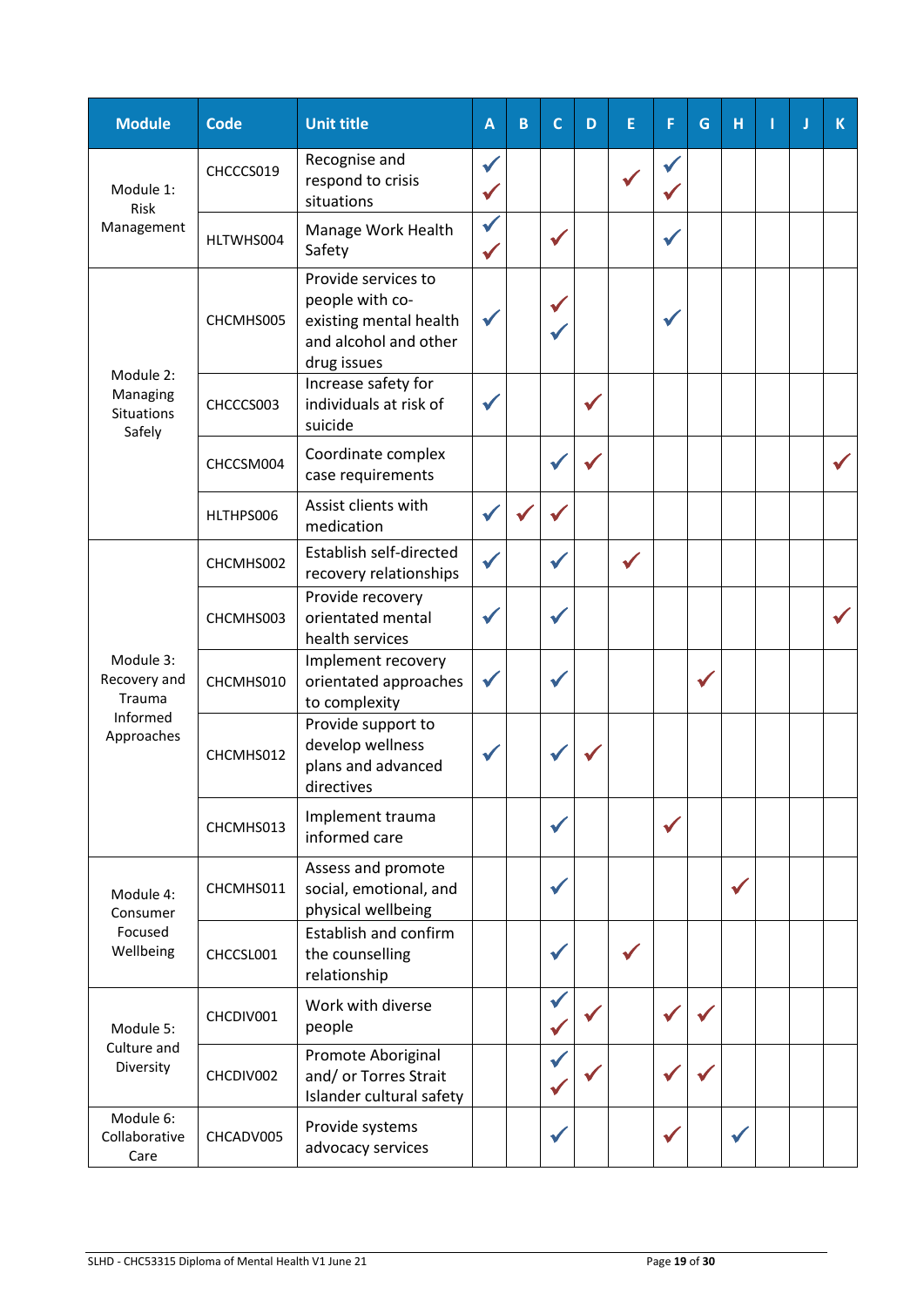| <b>Module</b>                     | <b>Code</b> | <b>Unit title</b>                                                             | Α | $\mathsf B$ | $\mathsf{C}$ | D | E | F | G | H | J | $\mathsf K$ |
|-----------------------------------|-------------|-------------------------------------------------------------------------------|---|-------------|--------------|---|---|---|---|---|---|-------------|
|                                   | CHCMHS004   | Work collaboratively<br>with the care network<br>and other services           |   |             |              |   |   |   |   |   |   |             |
|                                   | CHCMHS009   | Provide early<br>intervention, health<br>prevention and<br>promotion programs |   |             |              |   |   |   |   |   |   |             |
| Module 7:<br>Evidence             | CHCPOL003   | Research and apply<br>evidence to practice                                    |   |             |              |   |   |   |   |   |   |             |
| Based &<br>Reflective<br>Practice | CHCPRP003   | Reflect and improve<br>own practice                                           |   |             |              |   |   |   |   |   |   |             |

### <span id="page-19-0"></span>**Submission of Assessments**

Students have a maximum of three (3) assessment attempts for each Unit Of Competency (UOC) – initial submission and two re-submissions.

If you are unable to complete the assessment tasks by the due date you must contact the Program Coordinator prior to the due date to negotiate a date for submitting the work and discuss any support needs.

The Academic Progress Procedure will be triggered if you:

- Fail to submit your assessment on time, without prior approval.

#### **Presentation of assignments**

- All assignments submitted must be typed in English and submitted electronically to the Program Coordinator.
- Students must declare the originality of their own work.
- All assignments must adhere to the prescribed referencing style as advised by the Program Coordinator. For the Diploma of Mental Health this will be the American Psychological Association (APA).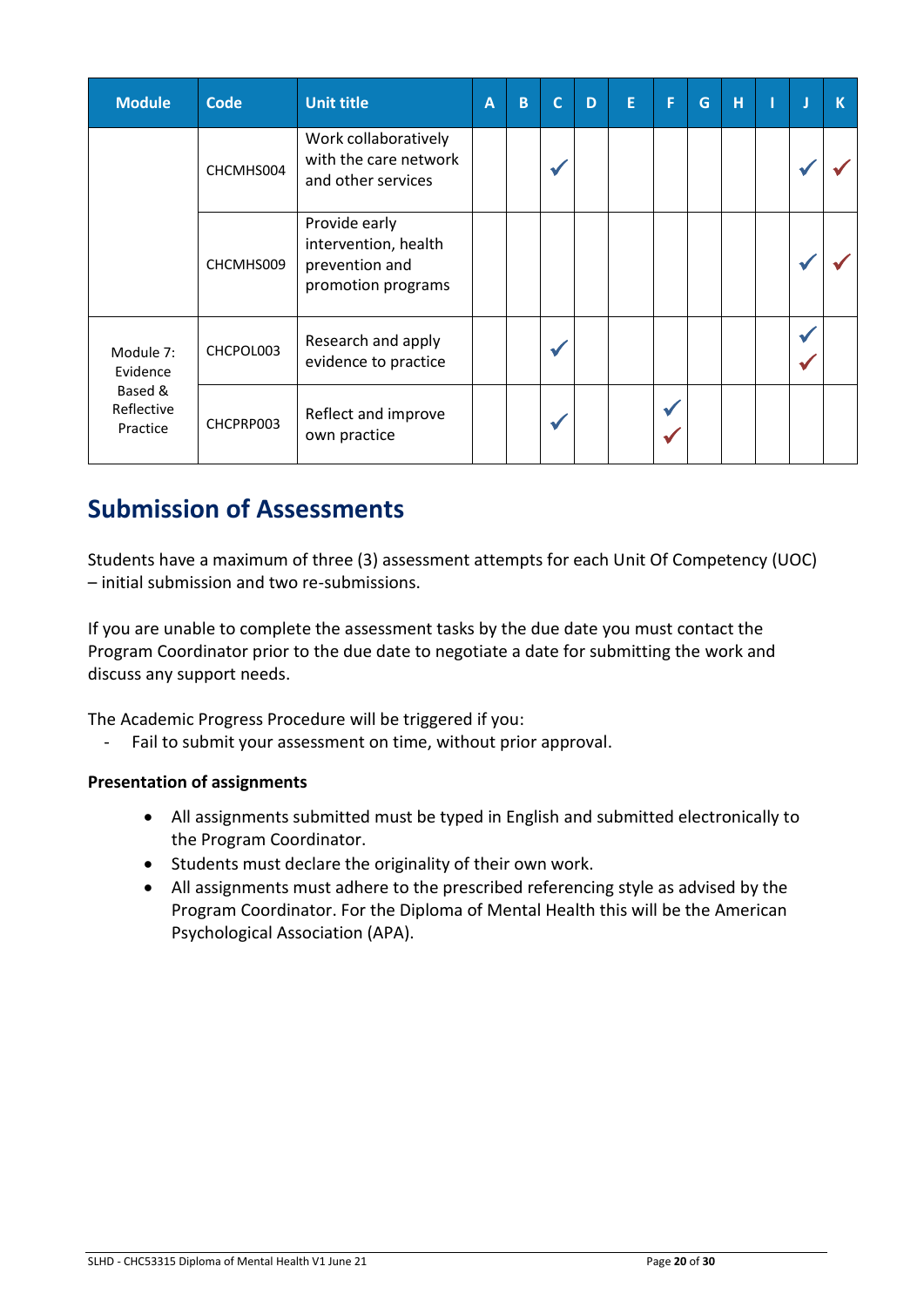### <span id="page-20-0"></span>**Requesting an Extension**

An extension is a request for additional time to complete course requirements including assessments and workplace competencies. To be granted an extension you must apply in writing via email to your Program Coordinator prior to the due dates (except for circumstances that prevent you from doing so). You must include the following information in your request:

- Reasons and where possible supporting evidence for your inability to complete the program requirements within the original due dates
- New extended due dates that you believe will be sufficient to complete the program.

Only extenuating circumstances will be considered for extension. You may be provided with up to three (3) extensions of time **throughout the full program**. The Program Coordinator will assess the request taking into consideration the implications for your progression and timely completion of your program. Extensions will only be granted on a case by case basis.

### <span id="page-20-1"></span>**Reasonable Adjustment**

Reasonable adjustment means a modification made to the learning environment, training or assessment methods used to enable students with a specific identified need, such as disability, learning difficulty, etc. to access and participate in training on the same basis as those without a disability. The adjustment must be 'reasonable' in that it must not impose unjustifiable hardship on the person or the NSW Health RTO and must not compromise the integrity of the assessment.

Examples of reasonable adjustment could include: providing support to individual students, assistive technology, modifying the assessment process or the format of materials, or adjusting the physical environment.

Make sure you discuss your assessment needs with your Program Coordinator/assessor prior to the assessment.

### <span id="page-20-2"></span>**Recognition of Prior Learning**

Recognition of Prior Learning (RPL) is an assessment process that allows experienced individuals to gain a qualification or SOA by producing evidence of what they already know, can do, or have done.

Applicants interested in claiming recognition for one or more units of competence within this Program should contact the Program Coordinator to discuss eligibility and process requirements.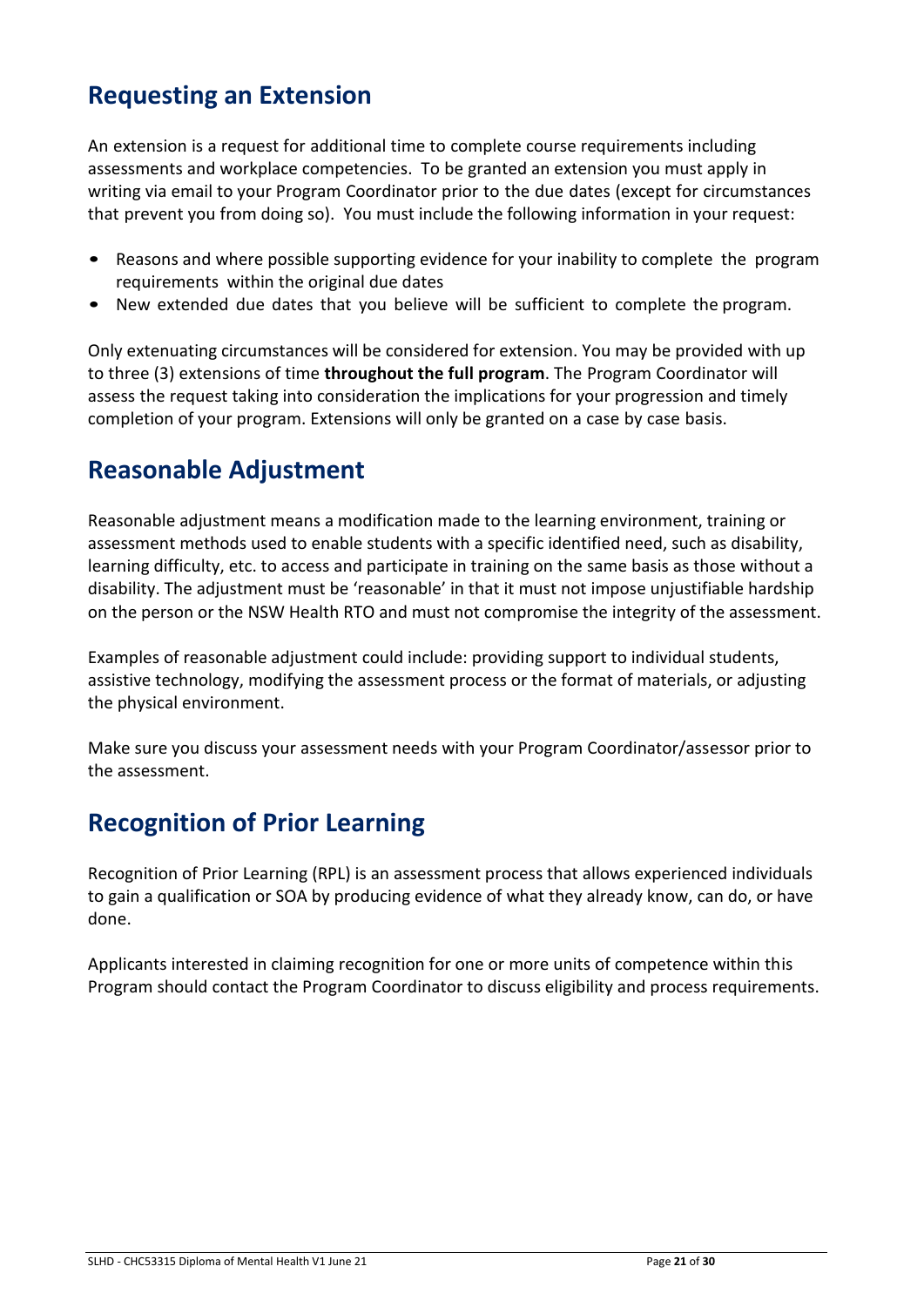# <span id="page-21-0"></span>**Credit Transfer**

After verification, CT will be granted for any relevant Unit/s of Competency (UOC) that have been previously attained from any other RTO. The UOCs must directly match or are deemed equivalent to the units listed below. Gap training may be required when CT is granted for upgraded UOCs.

Students can also apply for RPL for any UOC/s. All Students will be offered this option upon enrolment. An RPL KIT is available upon request.

NOTE:

Gap training/assessment may be required when any credit is granted for upgraded UOCs.

### <span id="page-21-1"></span>**Exit Pathway**

Students who complete all requirements of the CHC53315 Diploma of Mental Health will be awarded the full certificate.

Students who choose to exit before completing a full qualification will only be granted a Statement of Attainment (SOA) for UOCs completed and marked competent. This is called partial completion.

A Statement of Attainment will be issued only if all requirements for at least one UOC are met.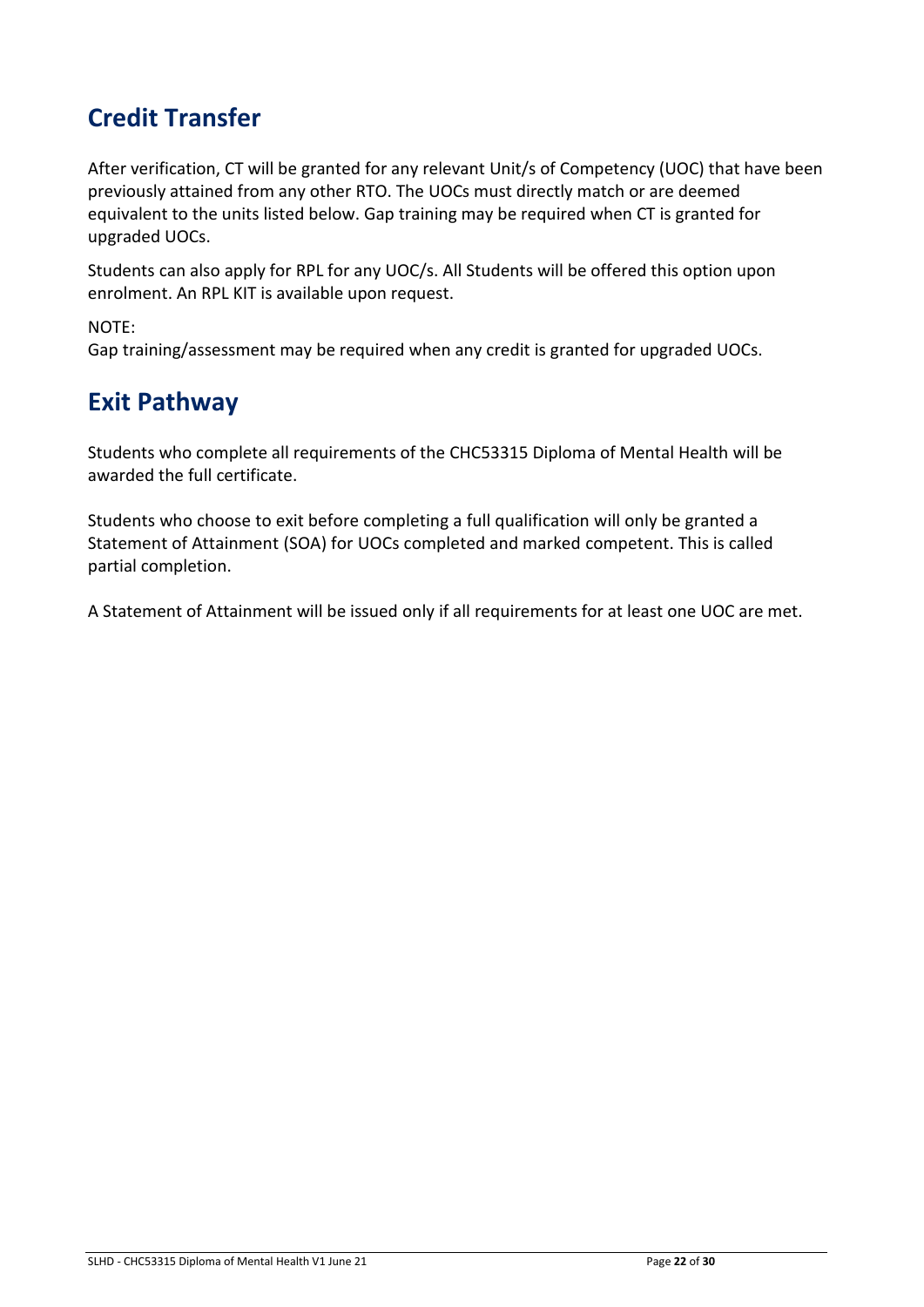### **Withdrawal**

Students who wish to withdraw, must discuss this with the Program Coordinators prior to withdrawing from the program. In exceptional cases and after discussion with the Program Coordinator, the option to defer may be granted.

Students must also complete an APPLICATION to Withdraw. The form must be signed and returned to your Program Coordinator or your Delivery Site Administration Office.

Withdrawn students may be able to enrol in subsequent program, should they become available. The reasons for the withdrawal will be considered in any decision to accept the student into a later program.

### <span id="page-22-0"></span>**Deferral**

A deferral is a request to delay the continuance of your training without jeopardising your enrolment including subsidised training under Smart and Skilled. A deferral, if approved, will be allowed up to a maximum of 12 months.

Deferral will only be granted in exceptional circumstances and will only be granted where a student has shown that they have, until their request for deferral, fully committed to the program. Commitment can be shown by a history of on time assessment submission, or appropriate negotiation of extensions in a timely manner.

Deferral will not be granted for students who have participated in training and/or attended class but have not handed in any assessments. It is not granted as a mechanism for delaying Assessment submission.

NSW Health RTO cannot guarantee that your course will still be available at your delivery site when you are ready to return to your studies.

You must return to study by the deferral end date. Failure to do so will result in you being automatically withdrawn from the program.

To be granted a deferral you must apply in writing via email to your Program Coordinator by completing the **Application to Defer Studies.** You must include the following information in your request:

- Reasons and where possible supporting evidence for the deferral
- Propose new program dates.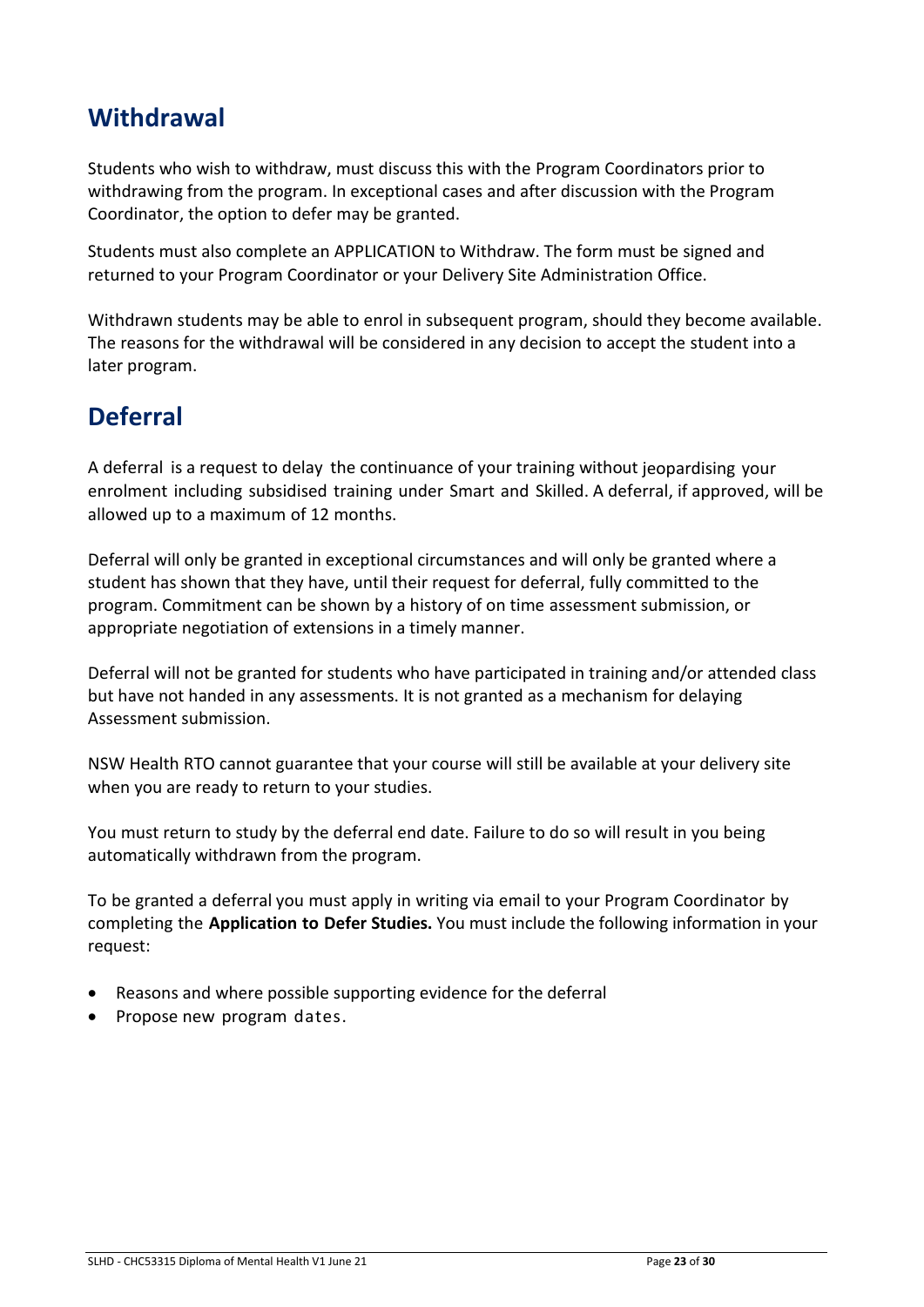### <span id="page-23-0"></span>**Student Conduct**

NSW Health has a large number of employees from diverse backgrounds who hold a variety of beliefs and ideas. This enriches our workplace and training environment. To ensure your experience as a student is satisfying, safe and rewarding, all students are expected to embrace diversity and adhere to the following rights and responsibilities when participating in training and assessment. In addition all NSW Health RTO staff and students are bound by the NSW Health Code of Conduct.

#### **You have the right to:**

- Be treated fairly and with respect
- Learn in an environment free from discrimination and harassment
- Pursue your training and assessment in a supportive environment
- Receive high quality training and assessment and access to qualified trainers and assessors
- Privacy and security of personal details and training records
- Prompt and appropriate handling of complaints and appeals
- Receive information about assessment procedures and your progress in the course in a timely and professional manner
- Reasonable modification to your Learning Plan if circumstances change, in consultation with your Program Coordinator
- Present RPL and Credit Transfer requests at course commencement and within the duration of your studies
- Defer or discontinue your studies through a formal notification process

#### **Your responsibilities include to:**

- Treat others with respect, fairness and courtesy
- Ensure all work submitted is your own work. You must abstain from engaging in plagiarism, collusion or cheating in any assessment activity
- Meet academic progress requirements as specified in this Course Guide
- Be punctual and regular in attendance
- Submit assessment items by the due date or seek approval to extend submission date
- Participate actively in your learning and be aware of your own progress
- Observe the Work Health Safety (WHS) requirements in all areas
- Avoid any behaviour that may offend, embarrass or threaten others
- Provide adequate notice to defer, withdraw or extend training
- Mobile phones can only be used during training by prior arrangement with the Program Coordinator.

#### **Attendance**

Students must inform the Program Coordinator of any absences from face to face training and online webinars. For absences that are in work time the standard process for sick leave for SLHD Mental Health Service will need to be followed in addition to informing the Program Coordinator. For absences for webinars in the students own time the Program Coordinator must be informed as early as practicable. Program content will not be repeated until the next year so absences will likely cause disruption to the students learning and missed work will need to be completed in line with the program requirements.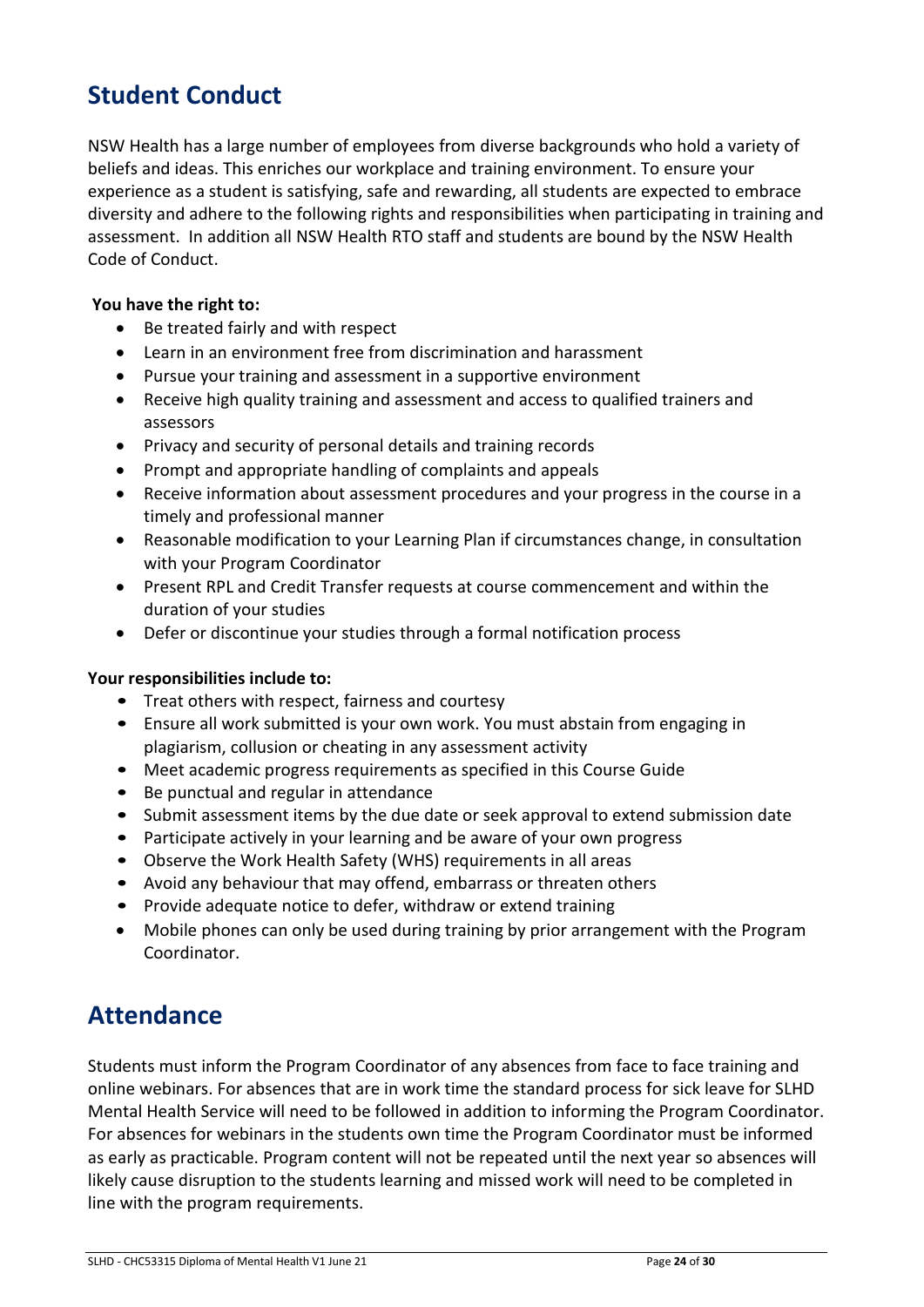### <span id="page-24-0"></span>**Leave of absence and extenuating circumstances**

If, due to extenuating circumstances, a leave of absence must be taken, extension of enrolment may be considered with validated supporting documents. Extenuating circumstances may include major illness or bereavement and must be supported by documentary evidence. Each request will be assessed by the Program Coordinator in consultation with student's Team Leader.

#### <span id="page-24-1"></span>**Academic Progress**

All students enrolled in NSW Health RTO Programs are required to meet academic progress requirements as specified in the NSW Health RTO Student Handbook and any additional requirements outlined in this Program Guide.

### <span id="page-24-2"></span>**Academic Misconduct**

All NSW Health RTO staff and students are bound by the NSW Health Code of Conduct.

Academic misconduct is any action or attempted action that may result in creating an unfair academic advantage for oneself or an unfair academic advantage or disadvantage for any other member or members of the academic community. Examples include, but not limited to, cheating, collusion, plagiarism.

NSW Health RTO has no tolerance for academic misconduct. These actions are not permitted and will be penalised. Substantial misconduct will result in dismissal.

NSW Health RTO Student Handbook provide further details on Academic Misconduct. All students should become familiar with this.

# <span id="page-24-3"></span>**Referencing Guidelines**

All assignments must be accompanied by a completed assignment cover sheet signed by the student declaring originality of their own work.

All assignments must adhere to the prescribed referencing style as advised by the Program Coordinator. In the absence of any notification to the contrary, students are to use the American Psychological Association (APA) as per your Program Coordinator's instruction.

### <span id="page-24-4"></span>**Access and Equity Arrangements**

The needs of students are identified upon enrolment in their chosen program of study. During training you may decide that you need additional support or your Trainer/Assessor may identify that you might benefit from additional support.

NSW Health RTO is committed to ensuring that all its students are supported to successfully complete their program. If you believe you require additional support, please do not hesitate to discuss this with your Trainer/Assessor or Program Coordinator.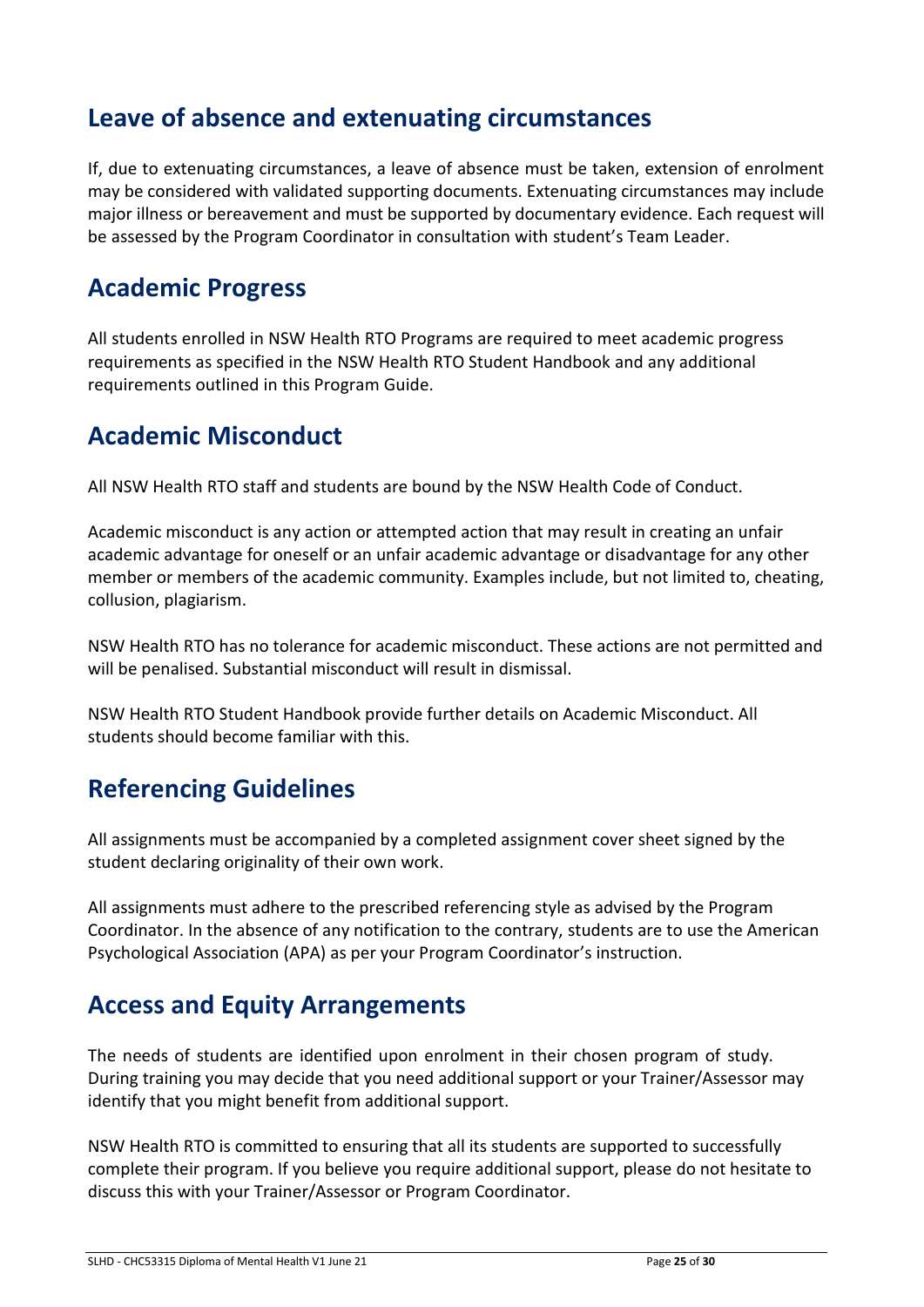Information on the student's support needs is gathered through one or more of the following methods:

- Information provided by the student on the application and/or enrolment forms.
- Completion of a formal language, literacy and numeracy skills test and assessment of the results to determine level of student and therefore suitability for program.
- Discussion with the student during their program orientation.
- Gathering information about each students' prior formal and informal learning and encouraging them to seek recognition for this through the RPL process.

### <span id="page-25-0"></span>**NSW Government Funding Subsidy**

Places in this program **may** be subsidised by the NSW Government. If you are successful in receiving a subsidised place you will be notified by the delivery site administration office. You will be provided with:

- Appropriate information about the Consent Forms and Declarations that need to be signed
- Information about fees and refunds, and
- Any additional information.

You will need to provide identification such as a Drivers Licence or Passport.

Smart and Skilled Student fees for Sydney Local Health District Centre for Education and Workforce Development employees will be paid by SLHD.

For more information regarding government subsidy please contact your program Coordinator.

For further information on Smart and Skilled, refer to [www.smartandskilled.nsw.gov.au](http://www.smartandskilled.nsw.gov.au/)

#### <span id="page-25-1"></span>**Program Fees, Refunds and Payment Options**

All Smart and Skilled Funded students may be required to pay a Student Contribution Fee. Students will be informed of that fee on confirmation of their Smart and Skilled place. NSW Health may choose to pay this contribution on the student's behalf. Students will be advised of this on confirmation of their place.

This program is targeted for NSW Health employees working in SLHD. NSW Health will pay all student charges for SLHD employees only.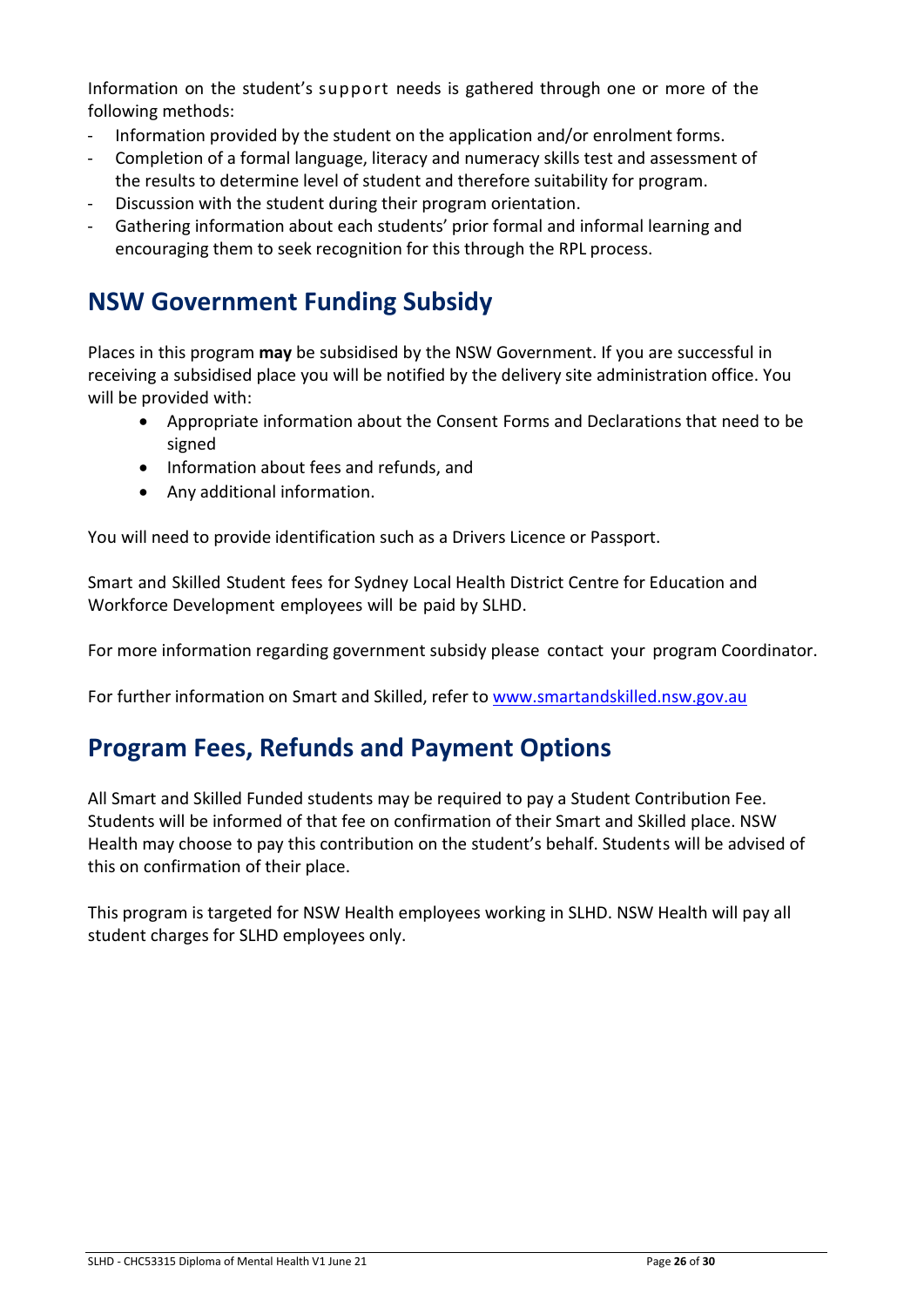### <span id="page-26-0"></span>**Program Enquiries**

If you require any further information, please contact the following Program Co-ordinators for details:

#### **SLHD Centre for Education and Workforce Development (CEWD)**  Rozelle Campus, Building 301, Gate A,

Corner Cecily Street and Balmain Road, Lilyfield 2040

**Program Coordinator**  Name: Marika Van Ooyen Title: Nurse Educator Telephone: 87553539 Email: [marika.vanooyen@health.nsw.gov.au](mailto:marika.vanooyen@health.nsw.gov.au)

**Administration**  Telephone: 8755 3500 Email: [SLHD-CEWD@health.nsw.gov.au](mailto:SLHD-CEWD@health.nsw.gov.au)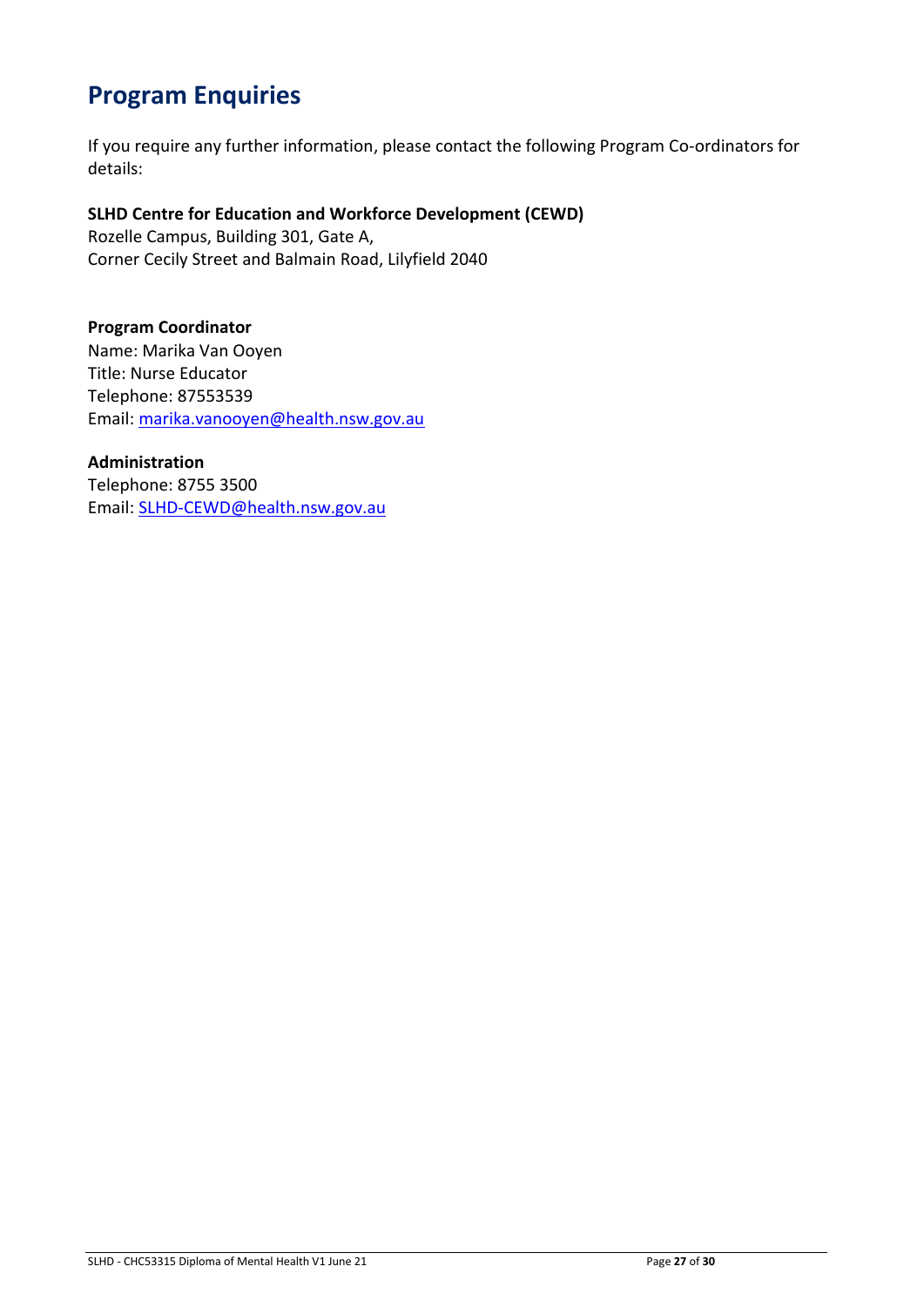# <span id="page-27-0"></span>**Training Plan**

Health **Registered Training** Organisation

RTO Number 90198

*This Training Plan:* 

- *Specifies the necessary training and assessment activities that will be provided to the Student*
- *Must be prepared by the Program Coordinator prior to program commencement*
- *Must be completed in collaboration with the student enrolled in each program*
- *Is customised and amended to individual student needs*
- *Can cover a group of Enrolled Students where the training and assessment is similar, subject to individual student requirements*
- *Will be maintained and kept up to date by the Program Coordinators and a copy is provided to the student*
- *Please see the timetable in this Program Guide for the scheduled hours of delivery.*

#### **Student Personal Details (not work details) –** *Student to Complete this Section*

| <b>Full Name</b>                                                                            |                                                                                              |                                                                                        |             |  |  |
|---------------------------------------------------------------------------------------------|----------------------------------------------------------------------------------------------|----------------------------------------------------------------------------------------|-------------|--|--|
| <b>Position</b>                                                                             |                                                                                              |                                                                                        |             |  |  |
| <b>Personal Address</b>                                                                     |                                                                                              |                                                                                        |             |  |  |
| Phone                                                                                       | <b>Mobile</b>                                                                                |                                                                                        | <b>Work</b> |  |  |
| Email                                                                                       |                                                                                              |                                                                                        |             |  |  |
| <b>Student Declaration:</b>                                                                 |                                                                                              |                                                                                        |             |  |  |
| I the undersigned, agree that:                                                              |                                                                                              |                                                                                        |             |  |  |
| а.                                                                                          |                                                                                              | I have been given the opportunity for input into the development of this Training Plan |             |  |  |
| b.                                                                                          |                                                                                              | am aware of, and agree to, my responsibilities as outlined in this Training Plan.      |             |  |  |
| c.                                                                                          | will make every effort to successfully complete the training outlined in this Training Plan. |                                                                                        |             |  |  |
| have received a Program Guide for the training I am undertaking<br>d.                       |                                                                                              |                                                                                        |             |  |  |
| I have received and/or have access to an electronic/online copy of this training plan<br>e. |                                                                                              |                                                                                        |             |  |  |
| f.                                                                                          | will notify the program staff with any changes to my details                                 |                                                                                        |             |  |  |

#### **Student Signature Date signed**

| <b>Diploma of Mental Health</b> |                          |                                 |                               |  |  |  |  |
|---------------------------------|--------------------------|---------------------------------|-------------------------------|--|--|--|--|
| <b>Qualification Code</b>       | CHC53315                 |                                 |                               |  |  |  |  |
| <b>Qualification Title</b>      | Diploma of Mental Health |                                 |                               |  |  |  |  |
| <b>Training Start Date</b>      | 23rd September 2021      | <b>Training Completion Date</b> | 11 <sup>th</sup> October 2022 |  |  |  |  |

| <b>Delivery Site Contact Details - Program Coordinator to Complete</b> |               |                                   |  |             |                |  |  |
|------------------------------------------------------------------------|---------------|-----------------------------------|--|-------------|----------------|--|--|
| <b>Program Coordinator Name</b>                                        |               | Marika Van Ooyen                  |  |             |                |  |  |
| <b>Position Title</b>                                                  |               | Nurse Educator                    |  |             |                |  |  |
| Phone:                                                                 | <b>Mobile</b> |                                   |  | Work        | (02) 8755 3539 |  |  |
| <b>Email Address</b>                                                   |               | marika.vanooyen@health.nsw.gov.au |  |             |                |  |  |
| <b>Program Coordinator Signature</b>                                   |               |                                   |  | Date signed |                |  |  |

| <b>Customisation Details - Program Coordinator to Complete with the Student</b>                                                                                        |                                                                                                           |                         |  |  |  |  |  |  |
|------------------------------------------------------------------------------------------------------------------------------------------------------------------------|-----------------------------------------------------------------------------------------------------------|-------------------------|--|--|--|--|--|--|
| Does the Student need additional support to achieve the<br>qualification? If yes, indicate the issue/s identified and<br>what support and assistance will be provided? | Issue/s identified:                                                                                       | Support and assistance: |  |  |  |  |  |  |
| $\Box$ Yes<br>$\square$ No                                                                                                                                             |                                                                                                           |                         |  |  |  |  |  |  |
| What learning materials and resources will be provided<br>to the Student by the RTO?                                                                                   | INSERT details of Learning materials and resources that will be provided and change to black<br>typeface. |                         |  |  |  |  |  |  |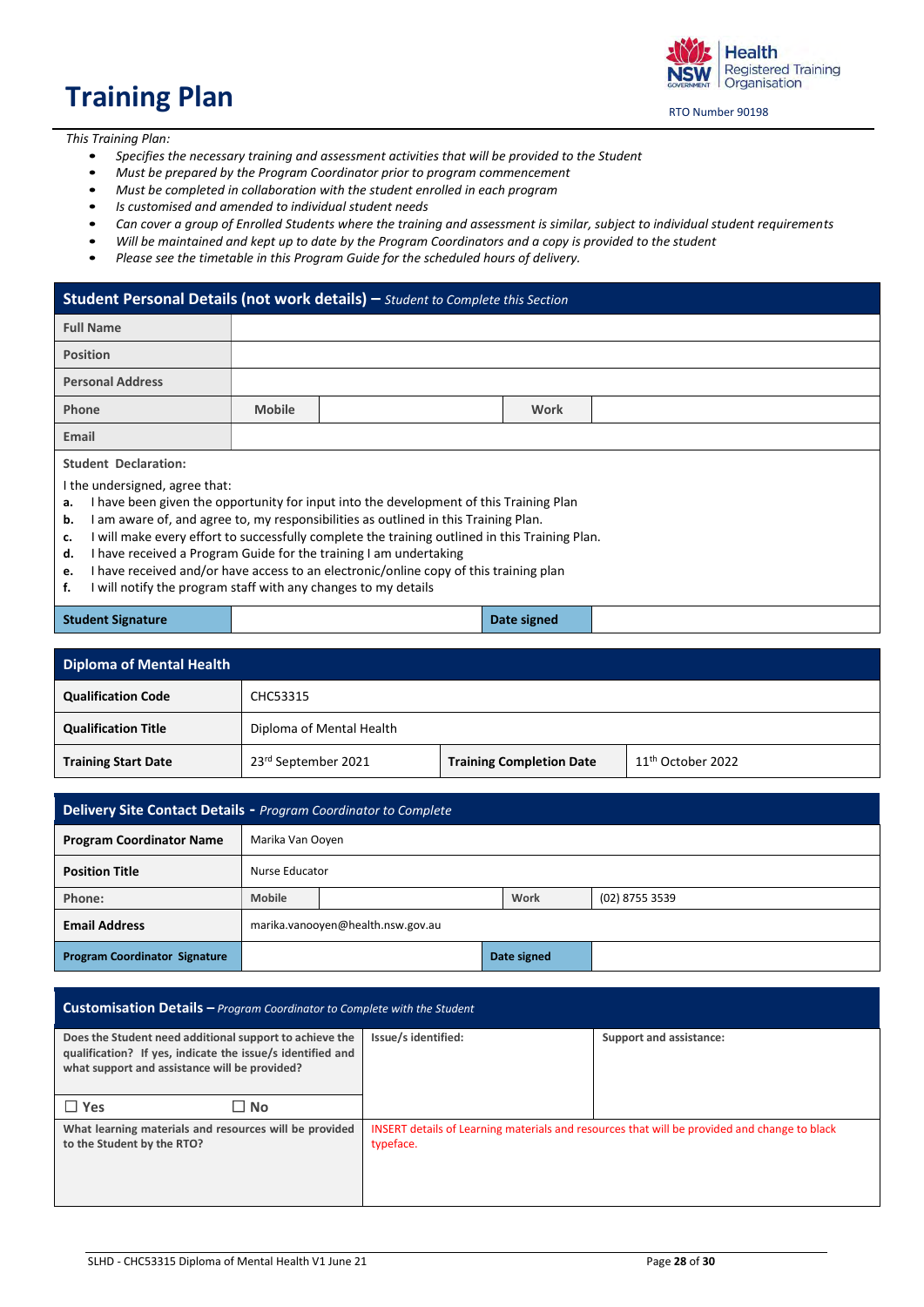| <b>Student</b><br>Name:                     |                                                                                                    |              |           |                                   |                                                    | V <sub>1</sub>                                      | Date:                             |                                                |                      |
|---------------------------------------------|----------------------------------------------------------------------------------------------------|--------------|-----------|-----------------------------------|----------------------------------------------------|-----------------------------------------------------|-----------------------------------|------------------------------------------------|----------------------|
|                                             | <b>Units of Competency</b>                                                                         |              |           |                                   | ß.<br><b>Training Details</b>                      |                                                     |                                   |                                                |                      |
| <b>Unit Code</b>                            | <b>Unit Title</b>                                                                                  | * Unit Type  | Δ RPL, CT | <b>Start Date</b>                 | <b>End Date</b>                                    | # Delivery<br><b>Modes</b>                          | Name of trainer/assessor          |                                                | A Assessment Methods |
| <b>Module 1 Risk Management</b>             |                                                                                                    |              |           |                                   |                                                    |                                                     |                                   |                                                |                      |
| CHCCCS019                                   | Recognise and respond to crisis situations                                                         | $\mathsf{C}$ |           | 12 <sup>th</sup> October          | *1st February                                      | Marika Van Ooyen<br>$\overline{4}$<br>Etienne Kitto |                                   | CA, CA, CS, RP, WR, WR                         |                      |
| HLTWHS004                                   | Manage Work Health Safety                                                                          | E            |           |                                   | 2022<br>2021<br>Marika Van Ooyen<br>$\overline{4}$ |                                                     |                                   | CA, CA, WA, WR                                 |                      |
|                                             | <b>Module 2 Managing Situations Safely</b>                                                         |              |           |                                   |                                                    |                                                     |                                   |                                                |                      |
| CHCMHS005                                   | Provide services to people with co-<br>existing mental health and alcohol and<br>other drug issues | $\mathsf C$  |           |                                   |                                                    | $\overline{4}$                                      |                                   | Marika Van Ooyen                               | CA, WA, WA, WR       |
| CHCCCS003                                   | Increase safety for individuals at risk of<br>suicide                                              | E.           |           | 18 <sup>th</sup> November<br>2021 | *14th March<br>2022                                | $\overline{4}$                                      |                                   | Marika Van Ooyen<br>Etienne Kitto              | CA, CS               |
| CHCCSM004                                   | Coordinate complex case requirements                                                               | E            |           |                                   |                                                    | $\overline{4}$                                      | Marika Van Ooyen                  |                                                | WA, CS               |
| HLTHPS006                                   | Assist clients with medication                                                                     | E.           |           |                                   |                                                    | $\overline{4}$                                      | Marika Van Ooyen                  |                                                | CA, Q, WA            |
|                                             | <b>Module 3 Recovery and Trauma Informed Approaches</b>                                            |              |           |                                   |                                                    |                                                     |                                   |                                                |                      |
| CHCMHS002                                   | Establish self-directed recovery<br>relationships                                                  | $\mathsf{C}$ |           |                                   |                                                    | $\overline{4}$                                      |                                   | Marika Van Ooyen                               | CA, WA, RP           |
| CHCMHS003                                   | Provide recovery orientated mental<br>health services                                              | $\mathsf{C}$ |           |                                   |                                                    | $\overline{4}$                                      |                                   | Marika Van Ooyen                               | CA, WA, DB           |
| CHCMHS010                                   | Implement recovery orientated<br>approaches to complexity                                          | $\mathsf{C}$ |           | 22 <sup>nd</sup> February<br>2022 | *13 <sup>th</sup> June<br>2022                     | $\overline{4}$                                      |                                   | Marika Van Ooyen                               | CA, WA, CS           |
| CHCMHS012                                   | Provide support to develop wellness<br>plans and advanced directives                               | $\mathsf C$  |           |                                   |                                                    | $\overline{4}$                                      |                                   | Marika Van Ooyen<br>Marie Heyden<br>Nora Zhong | CA, WA, CS           |
| CHCMHS013                                   | Implement trauma informed care                                                                     | $\mathsf{C}$ |           |                                   |                                                    | $\overline{4}$                                      | Marika Van Ooyen<br>Etienne Kitto |                                                | WA, WR               |
| <b>Module 4 Consumer Focussed Wellbeing</b> |                                                                                                    |              |           |                                   |                                                    |                                                     |                                   |                                                |                      |
| CHCMHS011                                   | Assess and promote social, emotional,<br>and physical wellbeing                                    | $\mathsf C$  |           | 19th May                          | *25 <sup>th</sup> July                             | $\overline{4}$                                      |                                   | Marika Van Ooyen                               | WA, IP, DB           |
| CHCCSL001                                   | Establish and confirm the counselling<br>relationship                                              | E            |           | 2022                              | 2022                                               | 4                                                   |                                   | Marika Van Ooyen<br>Etienne Kitto              | WA, RP               |